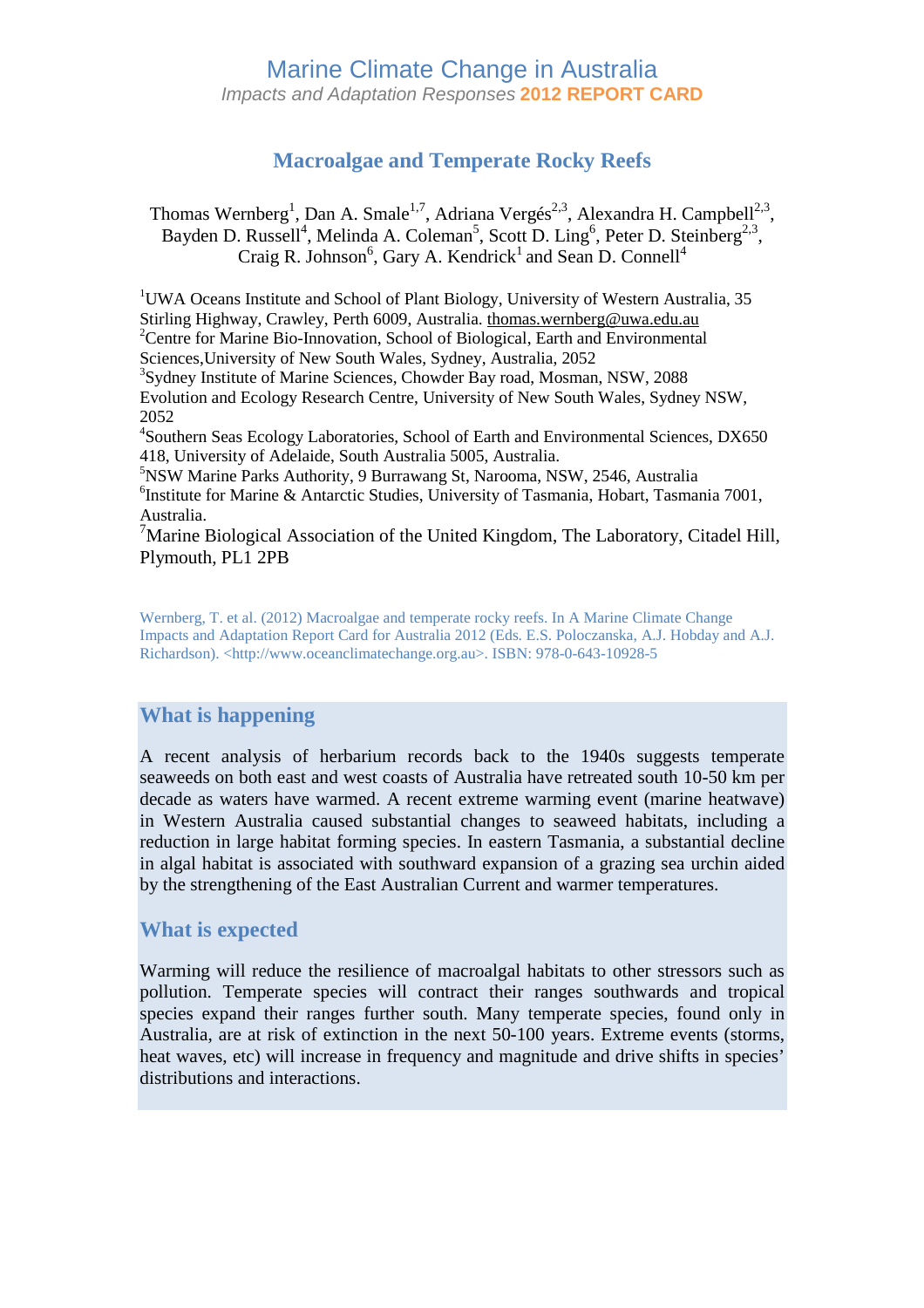## **What we are doing about it**

IMOS Autonomous Underwater Vehicle Facility will provide long-term monitoring of water properties and temperate reefs at key locations in Qld, NSW, Tas and WA. Several research projects focusing on climate change and temperate macroalgae are under way. These focus both on establishing the range of impacts as well as the mechanistic relationships which drive impacts of climate change.

## **Introduction**

The Australian continent is bounded to the south by a temperate coastline more than twice the length of the Great Barrier Reef. It straddles three biogeographic provinces (Waters et al. 2010) where rocky reefs dominated by macroalgae (seaweeds) are a defining feature throughout (e.g., Underwood et al. 1991, O'Hara 2001, Wernberg et al. 2003, Connell and Irving 2008, Smale et al. 2010).

Australia has one of the most species rich and endemic temperate algal floras in the world (Bolton 1994, Kerswell 2006), and it contributes substantially to the unique biodiversity of the Australian continent. Climatic stability over geological time has been one of the key conditions mediating the evolution of this unique algal flora (Phillips 2001, Kerswell 2006), and given the current rate of global climate change there is now serious concern for its continued existence (Johnson et al. 2011, Wernberg et al. 2011b). However, it is not only the biodiversity of algae themselves that is under threat; macroalgae are foundation species that facilitate the existence of a myriad of equally unique associated marine life (Connell 2003, Wernberg et al. 2005, Coleman et al. 2007, Ling 2008, Tuya et al. 2008). Impacts of climate change on macroalgae are therefore likely to have disproportionately large ecological consequences across entire temperate marine ecosystems.

The previous assessment concluded that there is clear evidence that organisms on temperate rocky reefs are vulnerable to the direct and indirect impacts of climate change, and that observed responses to date are largely consistent with increasing ocean temperature (Wernberg et al. 2009). In particular, it was found that the poleward extension of the East Australian Current and associated increasing water temperatures have caused a poleward range shift for sea urchins, leading to overgrazing and loss of algal habitat (high confidence), habitat forming algae (low confidence) and invasive species (low confidence) in eastern Australia. Very few changes attributable to climate change had been recorded on the south and west coasts (low confidence). These changes were discussed in more detail in Johnson et al. (2011) and Wernberg et al. (2011b). Here we update these assessments, reporting on observed changes in temperate marine macroalgae and their interacting ecological systems, directly or indirectly related to climate change.

## **Observed impacts**

#### **Multiple stressors**

A key finding of the previous assessment was that almost all observed impacts possibly related to climate change in temperate Australia (and internationally) involved multiple stressors. For example, losses or declines of habitat forming macroalgae over the past decades were attributed to historical overfishing of herbivore predators (Ling et al. 2009), pollution and reduced water quality associated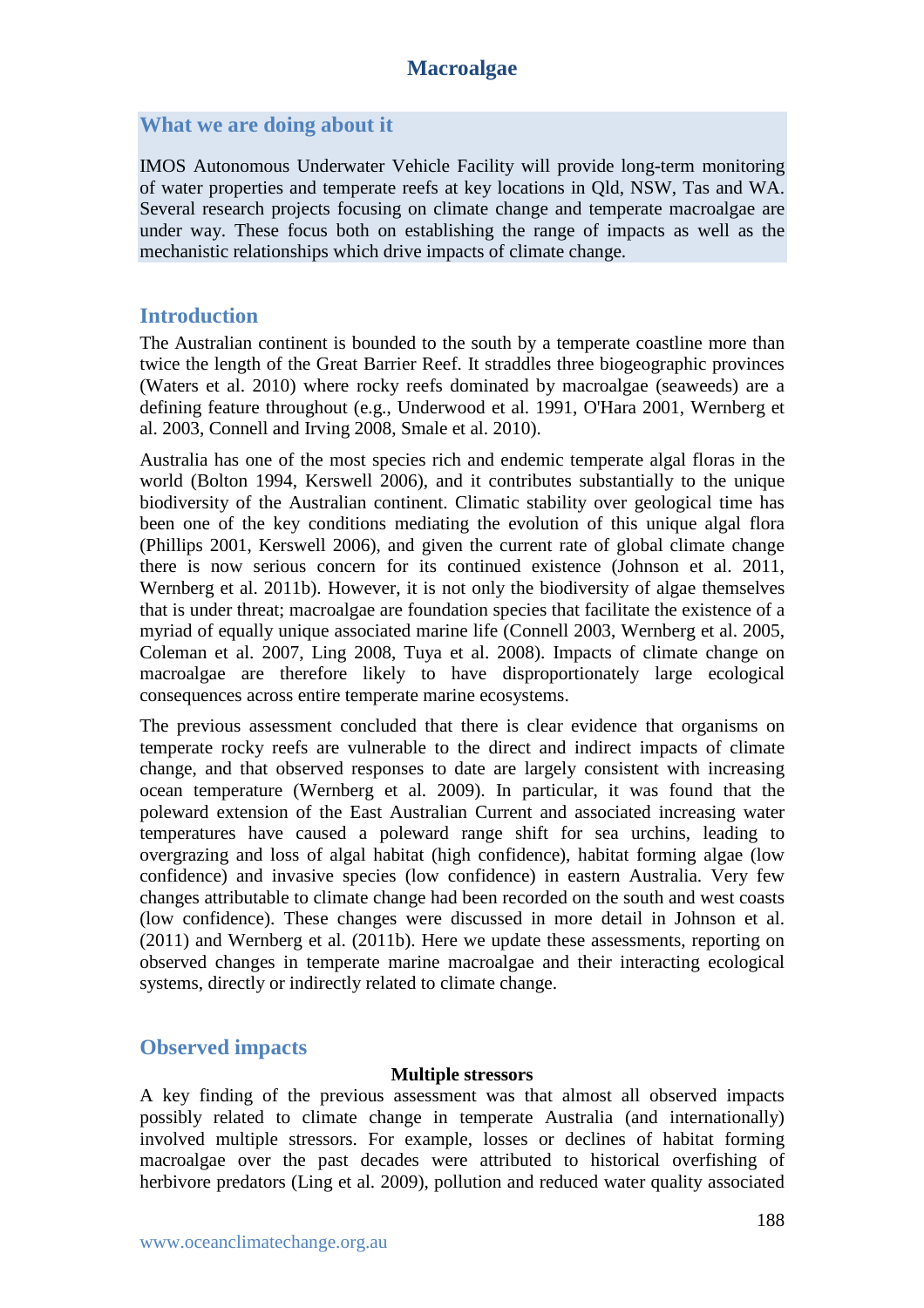with urbanization (Coleman et al. 2008, Connell et al. 2008). Similarly, changes to the distribution and abundance of fishes in southeastern Tasmania have been attributed to a combination of climate change and fishing pressure (Last et al. 2011). While all of these changes have been observed over a period of intense warming (Pearce & Feng 2007, Ridgway 2007), the direct link to climate change is circumstantial in all cases except for overgrazing by range-shifting urchins in Tasmania. As highlighted in recent reviews (Johnson et al. 2011, Wernberg et al. 2011b, Russell & Connell 2012), the lack of strong links to climate change is possibly due to a combination of the fact that multiple stressors, interacting across disparate spatial and temporal scales, have been increasing in intensity concomitantly and that climate change rarely is the proximate cause of impact. Compounding this is the fact that, relative to many other regions of the world, historical baseline data span short time scales, and so provides only a partial picture of scales of natural temporal variability. To that end, understanding how climate change might have altered underlying ecological patterns and processes remains a challenge. Spatially-extensive surveys conducted across temperate Australia in the last two decades will help to alleviate these difficulties in the future (e.g., Stuart-Smith et al. 2009) as will the long-term continuation of recently established broad-scale monitoring programs (cf. the AUV program mentioned in section 9. Current and planned research effort).

A recent study in Western Australia showed how physiological adjustments (an individual-level effect) in habitat-forming kelps (*Ecklonia radiata*) in warm water resulted in lower resilience of the kelp bed (a habitat-level effect) to additional perturbations (Wernberg et al. 2010). This study is important because it provides a mechanistic framework for understanding how climate change, through sub-lethal stress associated with slightly elevated mean temperature, can increase ecosystem vulnerability to multiple stressors.

#### **Temperature**

The best documented environmental change is that temperatures have increased substantially over the past  $\sim$  5 decades (Pearce & Feng 2007, Ridgway 2007). Despite these well documented physical changes, there is still relatively little consistent evidence for impacts on macroalgae and associated temperate reef organisms. Previously, Millar (2007, 2009) suggested that several species of large brown algae had retreated south on the east coast of Australia in response to warming. A more recent quantitative analysis of temperate macroalgae on both sides of the continent supported this contention, and indicated flora-wide changes at the tropical-temperate boundary on both coasts as well as median southward shifts across the temperate flora in the order of ~10-50 km per decade (Wernberg et al. 2011a). The findings of Millar and Wernberg et al. are, however, based on anecdotal evidence and herbarium records, and need verification by field collections (see also 6.1 Amount of evidence). In any case, the latter study also highlighted how the east-west orientation of Australia's temperate coastline predisposes flora and fauna to potential species extinctions from southward shifting isotherms. Importantly, this applies not only to macroalgae but all organisms associated with temperate, shallow subtidal habitats.

Intertidal invertebrates, which can interact with and potentially control the abundance and distribution of macroalgae, have also been found to shift south at a rate of ~30 km decade around Tasmania (Pitt et al. 2010). In contrast, no or only few changes were seen towards the northern end of the temperate zone on the east coast (Poloczanska et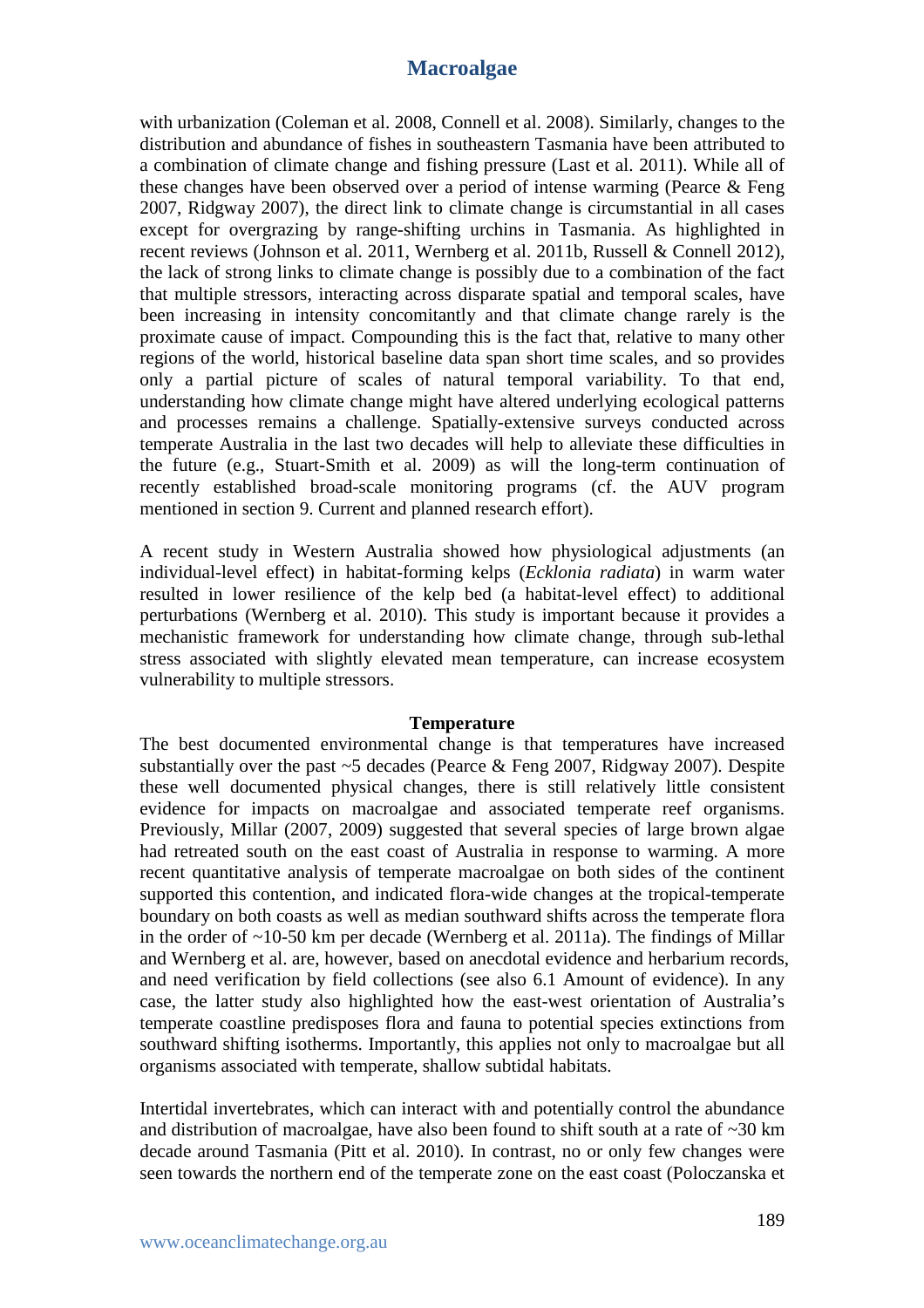al. 2011). Several species of herbivorous fishes (*Girella tricuspidata, G. elevata, G. tricuspidata, G. zebra, Aplodactylus lophodon and Kyphosus sydneyanus*) have also shifted south around Tasmania, some up to 200 km (Stuart-Smith et al. 2009, Last et al. 2011).

A key unknown, however, relates to the fact that increases in temperature are often associated with changes in other environmental variables, such as decreased nutrients or increased salinity. This is particularly relevant for southeastern Australia, where a strengthening of the East Australia Current has led to decreased nitrate concentrations and increased salinity, in conjunction with increased temperature (see Johnson et al. 2011). Thus, teasing apart the effects of multiple drivers, and examining interaction effects and possible synergies, is crucial for mechanistic understanding of ecological change.

#### **Atmospheric CO2, pH and aragonite saturation state, sea- level rise and other climate change factors**

Factors other than increasing ocean temperatures have had no observed impacts on macroalgae and other temperate marine organisms in Australia. This lack of observed impacts may stem from two issues. First, there is a general lack of both historical and contemporary data on how ecological processes relate to ocean pH *in situ*. This means there is no base-line with which to assess if changes have already occurred, and a new baseline is not being established for the assessment of future changes. Second, under future climate change scenarios, ocean pH is predicted to drop another 0.3-0.4 units by 2100. Given that many marine organisms appear unaffected by changes of this magnitude, at least in the short term (Hendriks et al. 2010, Wernberg et al. 2012a), the direct effects of ocean acidification on temperate marine ecosystems may not be realised for the next 40-100 years.

Calcifying algae such as encrusting or articulated coralline algae are among the most abundant and widespread organisms on subtidal rocky reefs (Steneck 1986). On the temperate coast of southern Australia, crusts occupy up to 80% of hard substrate, dominating space beneath canopies (Melville & Connell 2001). Recent experimental work in Australia has shown that acidification associated with conservative projections of future  $CO_2$  concentrations (550 ppm) will have negative effects on the growth and recruitment of coralline algae (Russell et al. 2009, Russell et al. 2011). Furthermore, increased  $[CO<sub>2</sub>]$  and temperature have greater negative effects in combination ( $\sim$  700 ppm and 3°C, respectively) than in isolation (Mediterranean coralline algae, Martin & Gattuso 2009). However, more study on temperate coralline algae and macroalgae is required because recent work on some tropical algae suggests that the effects of declining pH are likely to be species-specific and related to mineral composition of the algae, morphology, metabolic processes and environmental characteristics such as light conditions and water flow (Hepburn et al. 2011, Hurd et al. 2011, Nash et al. 2011, Cornwall et al. 2012).

In contrast to coralline algae, elevated  $[CO_2]$  may have little negative or even positive effects on non-calcareous algae (Beardall et al. 1998, Connell & Russell 2010, Russell et al. 2011). There is still debate on whether increasing  $[CO<sub>2</sub>]$  will enhance productivity in marine algae. Most marine algae have carbon concentrating mechanisms (CCMs) which allow them to use bicarbonate for photosynthesis, meaning that photosynthesis is carbon saturated at current concentrations. In the past,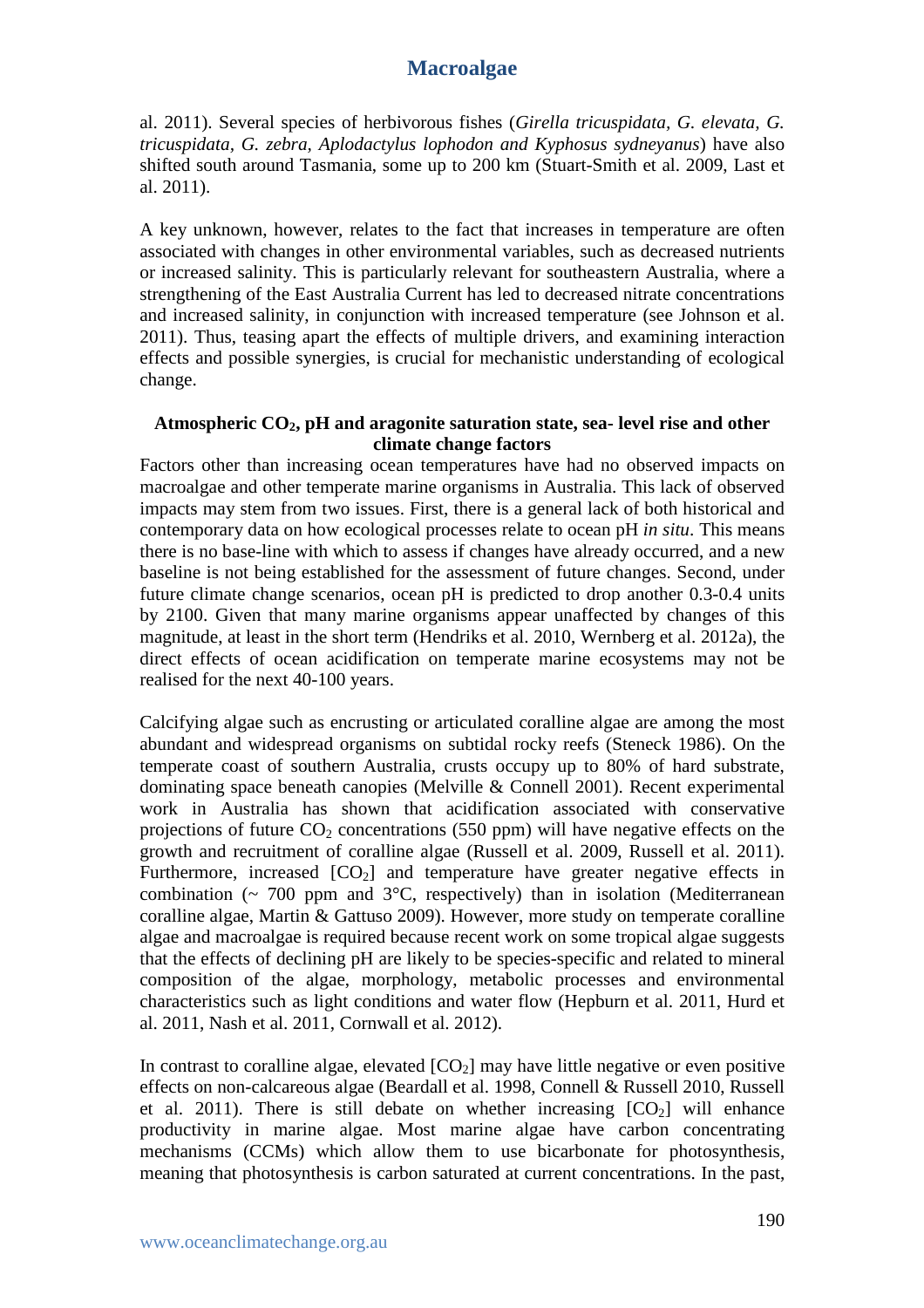general consensus within the literature was that algae with CCMs will not increase productivity under future conditions (see review by Beardall et al. 1998), but there are an increasing number of studies showing that ephemeral, fast growing algae respond positively to increased  $[CO_2]$  when in combination with other factors (e.g., temperature, Connell & Russell 2010, elevated nutrients, Russell et al. 2009, Falkenberg et al. 2012). If these normally ephemeral algae become persistent, the likelihood that they will displace larger canopy-forming algae is increased in locations in which these are susceptible to bloom (Harley & Connell 2009). In any case, there are substantial knowledge-gaps in our understanding of how macroalgae might respond to changes in ocean pH, including the role of metabolically driven short-term fluctuations in pH in buffering or exacerbating climate induced changes (Hurd et al. 2011).

In addition to direct effects, ocean acidification can also result in strong indirect effects via alterations on species interactions. For instance, ocean acidification can interfere with chemically-mediated interactions between coralline algae and settling corals (Doropoulos et al. 2012), or inhibit kelp (Connell & Russell 2010) which suggests that future recruitment of habitat forming species may be impaired by  $CO<sub>2</sub>$ concentrations predicted to be reached this century. Since temperate invertebrates such as sea urchins and abalone also respond to chemical cues from coralline algae, these taxa are also expected to be influenced by acidification, and this is likely to have cascading effects to algal-dominated communities. In addition, alterations to herbivory may cause restructuring of systems such that alterations to consumption are unlikely to occur independently of production (Connell et al. 2011). These combinations are likely to cause synergies between factors that remain largely unexplored, but for which we have some insights (Connell et al. 2011).

Finally, trophic dynamics in temperate algal communities can also be strongly influenced by acidification through alterations to the detrital food chain. For example, higher  $CO<sub>2</sub>$  conditions can indirectly inhibit marine decay processes, delaying access to recycled trace nutrients, which may be disruptive to the seasonal regrowth of algae and/or higher trophic levels of nearshore ecosystems (Swanson & Fox 2007). Moreover, any losses of subtidal canopy species will have important cascading effects on other communities subsidized by algal detritus (Bishop et al. 2010).

#### **Storm-driven waves**

Storm-driven waves are an important source of disturbances to temperate reef communities (e.g., Seymour et al. 1989, Reed et al. 2011), and wave exposure is well known to control macroalgal habitats, productivity and community structure (e.g., Phillips et al. 1997, Goldberg & Kendrick 2004, Wernberg & Connell 2008, Vanderklift et al. 2009, Reed et al. 2011, Thomson et al. 2012). Overall, wave heights have increased significantly over the past decades at several locations off Australia's temperate coastline (Young et al. 2011, Bosserelle et al. 2012) however to date, there have been no reported observations of impacts attributable to these changes. It is possible, to some extent, to predict the structure of ecological communities under intensified wave action by examining existing exposure gradients (e.g., Hill et al. 2010), although altered frequency and magnitude of 'extreme events' are likely to affect communities in non-linear ways. International studies suggest that climatedriven loss of macroalgal canopies to waves may have cascading effects on associated ecosystems and food webs (Byrnes et al. 2011). Community-wide impacts of loss of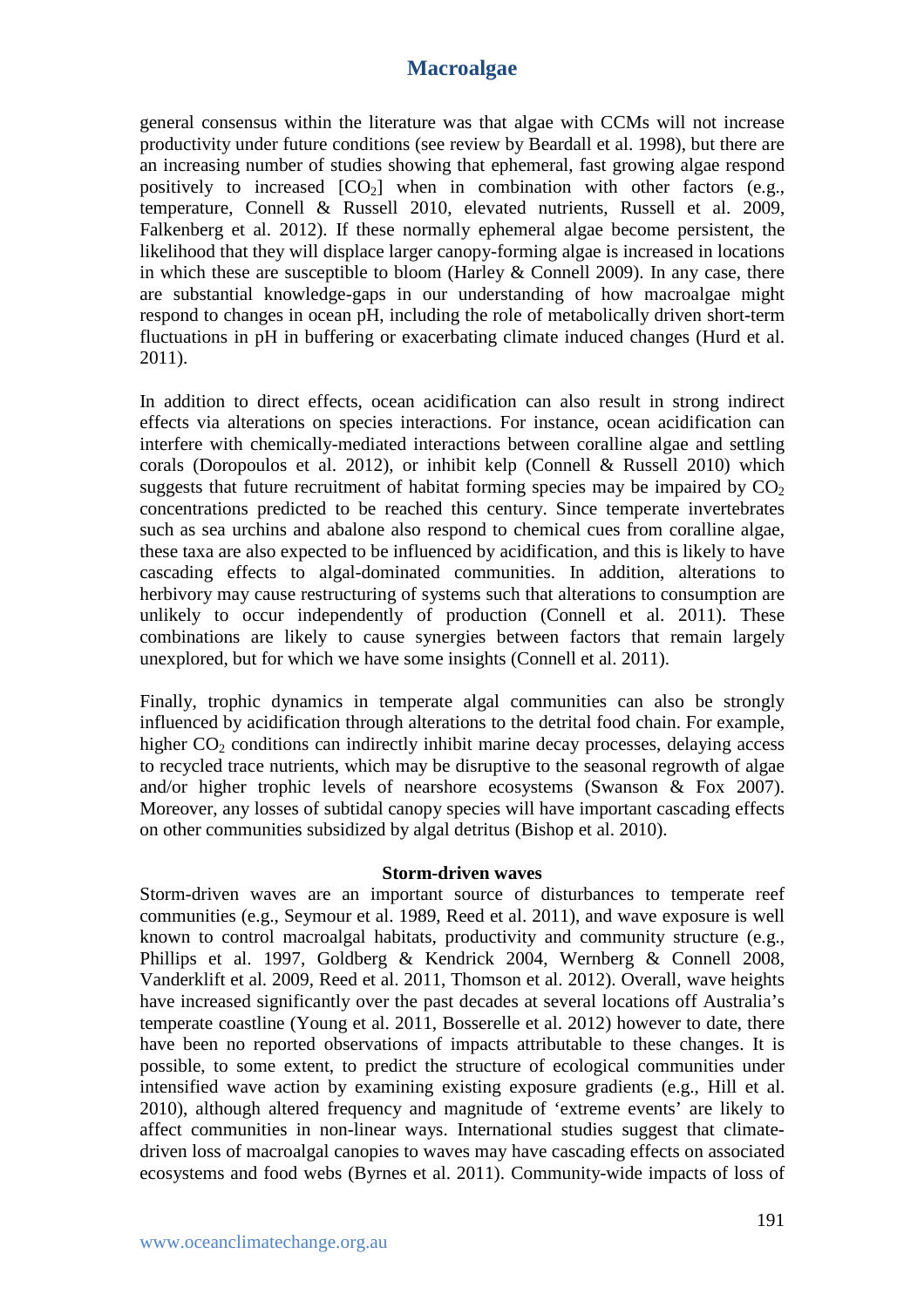temperate macroalgal canopies can linger for many years even without climatic stressors (e.g.,  $>8$  years, Schiel & Lilley 2011), and increasing temperatures are likely to exacerbate these effects by suppressing recovery further (Wernberg et al. 2010).

#### **Extreme events**

Climate change not only causes changes to the mean conditions, but also the magnitude of variation around the mean: the frequency of extreme climatic events (droughts, floods, heat waves, etc.) has been increasing globally as a consequence of climate change, and this trend is expected to continue and intensify (Kerr 2011). A recent global analysis of sea surface temperatures from the past 30 years has revealed a 38% increase in extremely hot days in coastal waters (Lima & Wethey 2012). Such heat waves have also been evident in temperate Australia: during the early parts of 2011 southwestern Australia experienced a 'marine heat wave' of unprecedented magnitude and duration. Ocean temperatures along >1,000 km of coastline soared to 3-5 °C above normal and remained substantially elevated for several weeks (Pearce et al. 2011). For example, in Cockburn Sound – one of the largest and most valuable embayments in Australia – significant warming to depths of 20 m persisted for  $\sim 8$ weeks, while dissolved oxygen levels were also depleted (Rose et al. 2012). The event, which caused the highest thermal stress anomalies in at least 140 years (Wernberg et al. 2012b), was driven by exceptionally strong La Niña conditions superimposed onto a longer-term trend of increasing temperatures in the region, and affected only Western Australia. During and immediately after the event there were many anecdotal observations from temperate waters of species (primarily fishes and conspicuous animals such as turtles) outside their normal ranges (Pearce et al. 2011) but so far only limited systematic and quantitative observations have been carried out. Visual observations made by an Automated Underwater Vehicle (AUV) at the Houtman Abrolhos Islands  $(28.43 \text{ }^\circ S)$ , at the transition between tropical and temperate waters, indicated negative effects on both corals (bleaching) and temperate seaweeds (kelps, *Ecklonia radiata*), which were covered extensively by epibiotic fouling (presumably encrusting coralline algae) (Fig. 1, Smale & Wernberg 2012, Smale et al. 2012). There were also reports of die-offs of abalone along the central west coast (Pearce et al. 2011), and ongoing work suggests ecosystem-wide impacts with declines in canopy-forming algae (both kelps and fucoids) and shifts in fish communities towards more warm-affinity species (Wernberg et al. 2012b). Diebacks of canopy-forming roalgae in Australia have previously been associated with of warm water events: unusually high summer temperatures for an extended period during summer 2000/2001 caused a substantial decline in *Ecklonia radiata* and *Phyllospora comosa* canopies in Tasmania (Valentine & Johnson 2004). The dieback facilitated the establishment of the invasive macroalgae *Undaria pinnatifida*. Interestingly, only small disturbed areas recovered to native algae whereas large areas showed no signs of recovery (Valentine & Johnson 2004). This example demonstrates how temperature-induced disturbances can mediate additional impacts (e.g., species invasions) and how the scale of impact has important implications to resilience and recovery.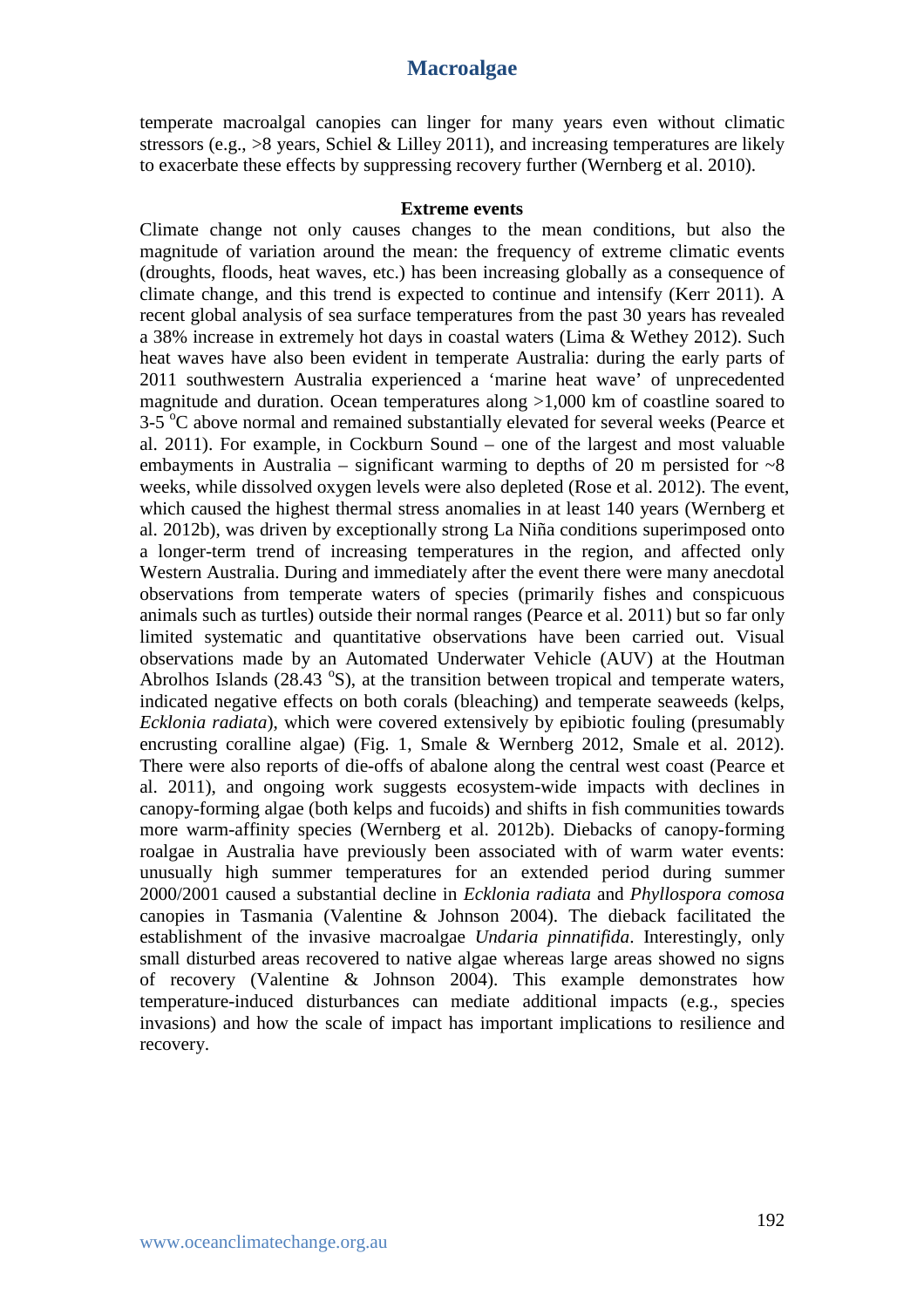

*Figure 1. Bleached coral (a, Montipora sp.) and heavy biofouling of kelp (b, Ecklonia radiata) was observed at the Houtman Abrolhos Islands in April 2011, following a severe marine heat wave off the west coast of Australia (images modified from Smale & Wernberg 2012).* 

Access to existing databases from government-funded monitoring programs would provide a unique opportunity for rigorous 'before-after' evaluations of the impacts of an extreme event. Given the unprecedented temporal and spatial scale of this extreme event, such comparisons would be extremely informative and this should be considered an immediate priority.

#### **Ocean currents and population connectivity**

A critical, yet understudied component of climate change is how predicted changes to ocean circulation patterns will influence connectivity of marine organisms. Ocean currents are key factors driving patterns of dispersal and connectivity of marine organisms including macroalgae (e.g., Banks et al. 2010, White et al. 2010, Alberto et al. 2011, Coleman et al. 2011a, Coleman et al. 2011b) and predicted changes in current strength, extent and meso-scale features under future scenarios of climate change will have significant implications for how populations of marine organisms are connected in our oceans.

Australia's boundary current systems are predicted to change in contrasting ways under future scenarios of climate change and these variations in oceanographicbiological coupling will have critical implications for connectivity of macroalgae and other marine organisms. The Leeuwin Current and its extension has weakened by 10- 30 % in the past 50 years (Feng et al. 2004) and is predicted to weaken a further 15% by 2060 (Sun et al 2012), although strong decadal variation has been observed in the current system (Feng et al. 2010). In contrast, the East Australian Current has been steadily increasing in strength (Ridgway 2007, Hill et al. 2008) and is predicted to further increase by 12% in the core transport, and 35% in the poleward extension by 2060 (Sun et al. 2012). Given that macroalgal connectivity is correlated with current strength (Coleman et al. 2011b), this is likely to result in even greater genetic connectivity along the east coast and further decreasing connectivity along the western and southern coastlines (Coleman et al. 2009, Coleman & Kelaher 2009, Coleman et al. 2011a, Coleman et al. 2011b). This will have implications for critical population parameters such as genetic diversity, inbreeding and adaptive ability which, combined with concurrent climate induced stressors such as increases in sea surface temperature and acidification and current-mediated range expansion of grazers (Banks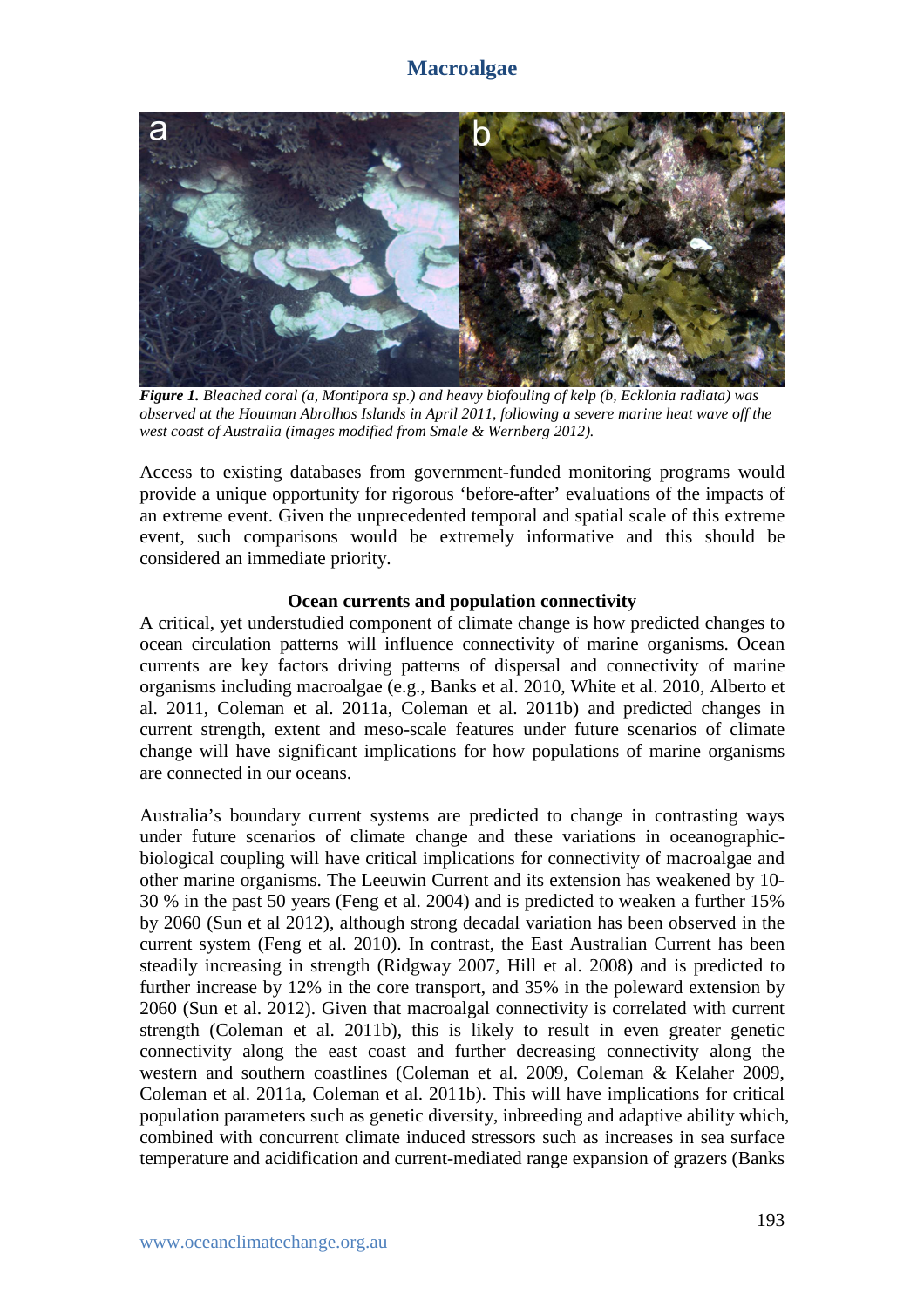et al. 2010) may compromise the dynamics and functioning of populations of marine macroalgae along Australia's temperate coastlines (Wernberg et al. 2011b).

#### **Climate change and species interactions**

Evidence increasingly shows that some of the most severe consequences of global change are not caused by direct effects on individual species, but rather by changes to ecological processes and interactions between species (Traill et al. 2010, van der Putten et al. 2010, Kordas et al. 2011). Climate-mediated changes in biotic interactions often occur as a consequence of shifts in species ranges, which either disrupt existing interactions or create new ones when species differ in their ability to track a changing climate through dispersal (Berg et al. 2010, Gilman et al. 2010). Since climate-mediated rates of spread of marine species are over a magnitude greater than for terrestrial species (Sorte et al. 2010), marine communities are especially vulnerable to shifts in species interactions. This is compounded by the fact that higher trophic levels are often more sensitive to climate change than lower levels, leading to important alterations to food-web structure and ecosystem function (Voigt et al. 2003). For example, increasing temperature increases per capita interaction strength between *Sargassum* and amphipod grazers, reversing the positive direct effect of temperature on plant growth (O'Connor 2009).

In temperate algal forests, alterations in herbivore-algae interactions have already mediated some of the most dramatic impacts of climate change observed to date. Two examples stand out here: one is the spread of the warm temperate sea urchin *Centrostephanus rodgersii* into Tasmanian kelp forests, driven by the intensification of the East Australian Current and concurrent over-fishing of urchin predators (rock lobster, *Jasus edwardsii*) (Johnson et al. 2005, Ling et al. 2008) and resulting in the deforestation of large sections of Tasmanian coast as described above. A second stand out example is the westward spread of herbivorous tropical fish into the Mediterranean, which has led to the large-scale disappearance of canopy-forming algae from much of the benthos of the eastern Mediterranean (Sala et al. 2011). In intertidal systems, temperature-mediated changes in the community composition of grazers have also been recorded in the British Isles, and models based on these observations similarly predict a decrease in primary production by canopy-forming fucoids mediated by changes in species interactions (Hawkins et al. 2009).

Of concern for macroalgal forests in the future is the range expansion into temperate areas of tropical herbivorous fishes, which are renowned for having high consumption rates and keeping coral reefs largely free of significant stands of macroalgae. For example, the unicorn fish *Naso unicornis*, one of the main consumers of algae in Indo-Pacific reefs (Hoey & Bellwood 2009), is now found in the temperate shores of Japan (Soeparno et al. 2012) and Australia (Booth et al. 2007). Critically, the poleward movement of tropical herbivorous fishes appears to be occurring at a much faster rate than any poleward retraction of seaweed communities (Wernberg et al. 2011a), with some tropical fish on the east coast of Australia now found more than 1,000 km south of the northern limits (SE Queensland) of the dominant habitatforming temperate kelp, *Ecklonia radiata* (Womersley 1987). Similarly, on the west coast, the 2011 warming event led to an increase relative abundance of warm-water herbivourous fish (Wernberg et al. 2012b). More work is needed on the susceptibility of temperate seaweeds to grazing by tropical fish, but changes in species interactions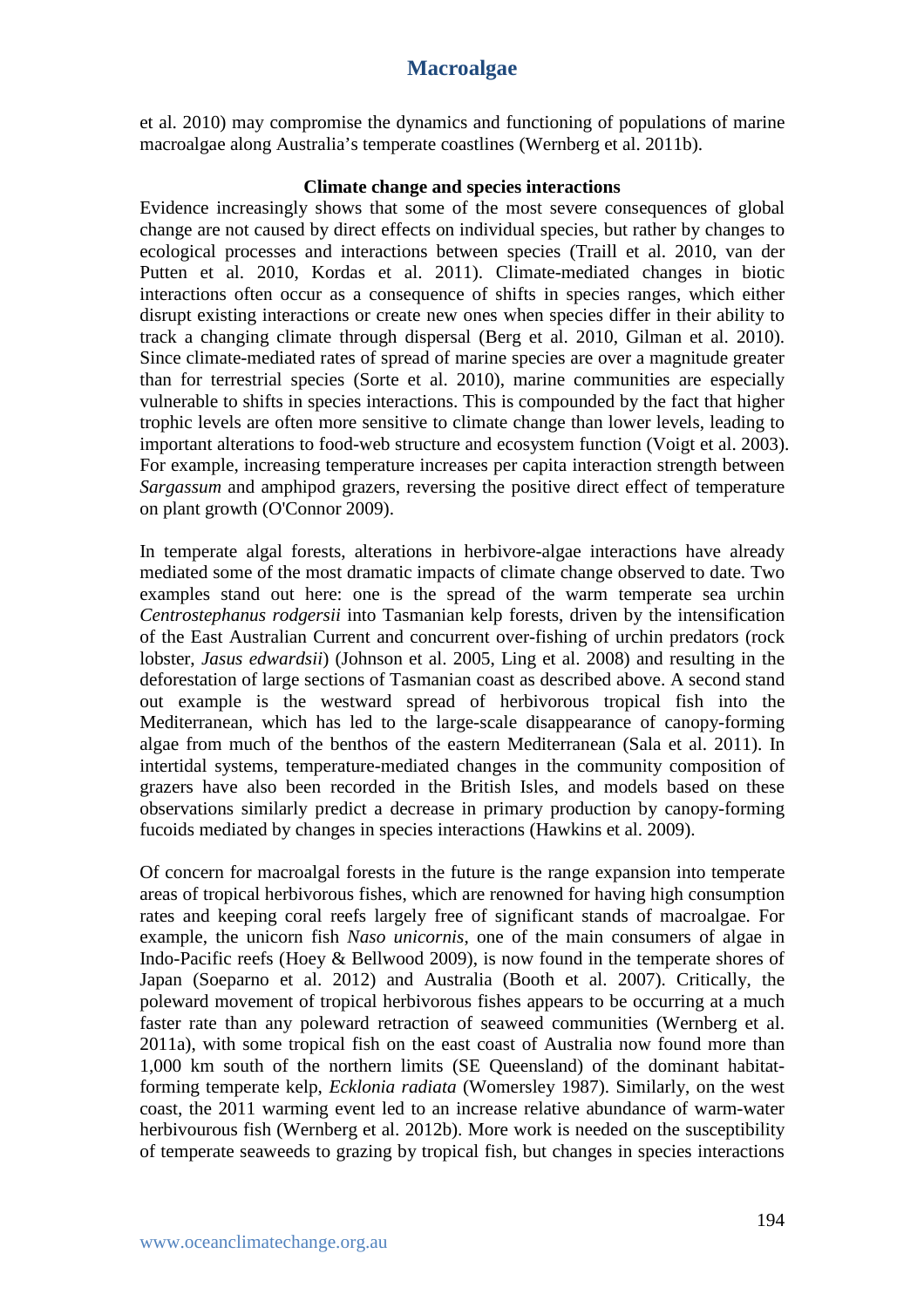in a warming ocean may impact temperate macroalgal communities much sooner than direct physiological effects.

#### **Disease**

In addition to well-studied species interactions such as herbivory and competition, marine organisms also interact with microorganisms, which are abundant and ubiquitous in seawater (millions of cells per milliliter, Reinheimer 1992). Climate change can influence disease dynamics by altering the virulence, abundance or distribution of pathogens and/or by (simultaneously) affecting host susceptibility. Indeed, the incidence of diseases affecting natural populations appears to be increasing and this has been linked to climate change and other anthropogenic impacts (Harvell et al. 2002). Many symptoms of algal diseases have been described (Correa et al. 1993, Correa et al. 1994, Correa et al. 1997, Faugeron et al. 2000) but the ecological consequences of these infections or any relationships between outbreaks and environmental variables have rarely been assessed. Disease has been suggested, although not confirmed, as a possible cause of episodic declines of large, habitatforming macroalgae around Australia and New Zealand in the past (Cole & Babcock 1996, Easton et al. 1997, Cole & Syms 1999, Coleman et al. 2008).

Recently, a bleaching phenomenon affecting the chemically-defended macroalga *Delisea pulchra* was described as a temperature-mediated bacterial disease (Campbell et al. 2011, Case et al. 2011, Fernandes et al. 2011). In this case, high water temperatures were linked to a depletion of the alga's chemical defenses (which inhibit surface colonisation by many bacteria) and an increase in the frequency of bleaching in natural populations (Campbell et al. 2011). Bleaching was induced in the laboratory under high temperatures in the presence of ambient seawater microorganisms and was reduced through treatment with antibiotics (Campbell et al. 2011). Several specific bacterial strains can cause bleaching in *D. pulchra* in laboratory studies, but only when the seaweed's production of chemical defences is experimentally inhibited and temperatures elevated (Campbell et al. 2011, Fernandes et al. 2011). In one of these pathogens (*Nautella* sp. R11), virulence genes have been identified and are under continued investigation (Fernandes et al. 2011) and virulence appears to be induced or increased at higher water temperatures (Case et al. 2011). Additionally, metagenomic analyses of bacterial DNA from *D. pulchra*'s biofilm suggest that many bacterial strains may contain genes that allow them to 'switch' to a pathogenic lifestyle under appropriate conditions (Fernandes et al. 2011).

Although the ways in which increasing temperatures affect host defenses and bacterial virulence are likely to be complex and species-specific, these findings present an alarming scenario, in which warming waters may reduce the resilience of hosts (e.g., Wernberg et al. 2010) whilst simultaneously enhancing or inducing the virulence of pathogens. This is particularly the case given that opportunistic pathogens are likely ubiquitous in these systems, that is, no changes in distribution are needed for them to have an impact. Moreover, diseases are also likely to have substantial indirect ecological effects, for example where non-lethal infections mediate the formation of wounds. Indeed, small wounds are abundant on macroalgae, and they greatly increase the susceptibility to mechanical damage and mortality from waves (de Bettignies et al. 2012).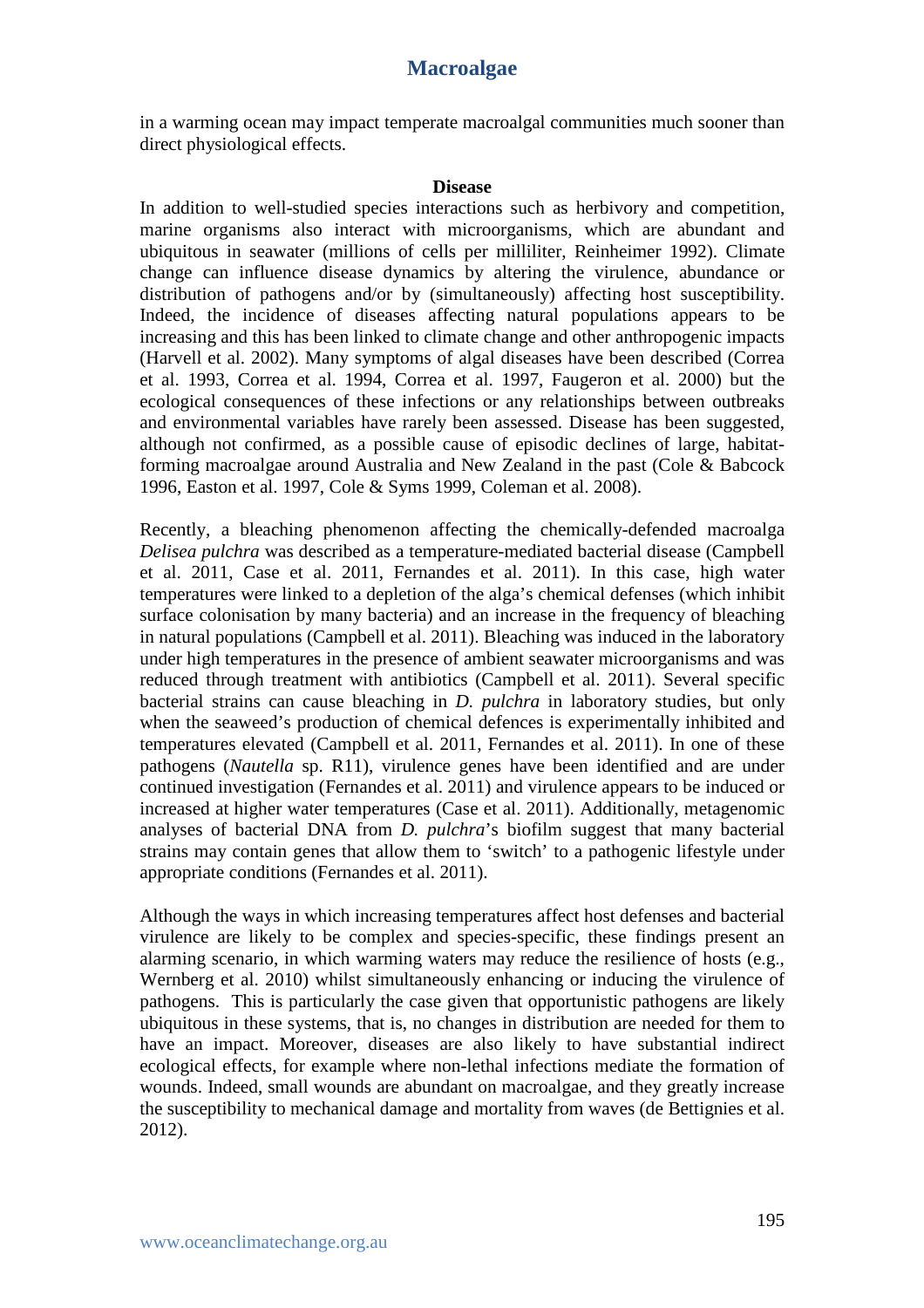Far more attention has been given to understanding how climate change affects interactions between coral hosts and their diverse microbial pathogens (see reviews by (Harvell et al. 2002, Rosenberg & Ben-Haim 2002). A similarly focused effort is required to understand host-pathogen interactions involving macroalgae, the temperate, habitat-forming equivalents to corals.

#### **Confidence assessment: observed impacts**

#### **Amount of evidence (theory, observations, models)**

As a whole, the evidence for impacts of climate change on marine macroalgae and temperate rocky reef organisms in Australia is limited (reviewed in Wernberg et al. 2011b). There are however a few robust examples from Tasmania such as the rangeshift of sea urchins and subsequent decimation of kelp forests, and dramatic decline in the extent of dense *Macrocystis* stands as a unique habitat type correlated with ocean climate change (Johnson et al. 2011).

Overall, the majority of observed impacts relate to shifts in species distributions. These observations have been made for a broad variety of temperate reef organisms including macroalgae, invertebrates and fishes, and for most temperate species, the observed shifts have been reasonably similar in magnitude. Additionally, these changes match well with a large and growing body of literature that document changes of similar magnitude across spatial temperature gradients for macroalgal habitat structure (Connell & Irving 2008, Wernberg et al. 2011c), macroalgal species composition (Wernberg et al. 2003, Smale et al. 2010), and fish communities (Tuya et al. 2011, Langlois et al. 2012). While these correlative studies do not constitute robust evidence for cause-effect pathways, the level of correlative agreement supports the idea of changing climatic conditions as a common underlying driver. Increased research effort is required to experimentally test the causal links between climate change factors and biological responses, particularly for temperate macroalgae and species interactions (Wernberg et al. 2012a).

The biggest challenge to detecting impacts of climate change in temperate Australia is the lack of historical base line data on both physical and biological conditions. This issue is further compounded by the scale and remoteness of the coastline – there are simply no existing observations – historical or contemporary - from large swaths of Australia's temperate marine environments.

Several different approaches have been taken to reconstruct historical baselines where no readily accessible data were available for comparisons with contemporary data. For example, Connell et al. (2008) successfully retrieved data on macroalgal canopies in South Australia from late-career or retired researchers. This study highlighted issues with data storage (even electronic media) as a barrier to transferring data through time, and demonstrated how imperative it is to capture information in a permanent and accessible form (Connell et al. 2008). Other studies have used anecdotal evidence and natural history collections to inform on both past and present distributions (Millar 2007, Last et al. 2011, Wernberg et al. 2011a). Even if a sophisticated analytical framework exists (Shaffer et al. 1998, Tingley & Beissinger 2009), the use of such data is not without problems and the results must be interpreted cautiously. Despite this, such data can nevertheless be useful by providing unique indications of potential change that will allow tests of specific hypotheses to be tested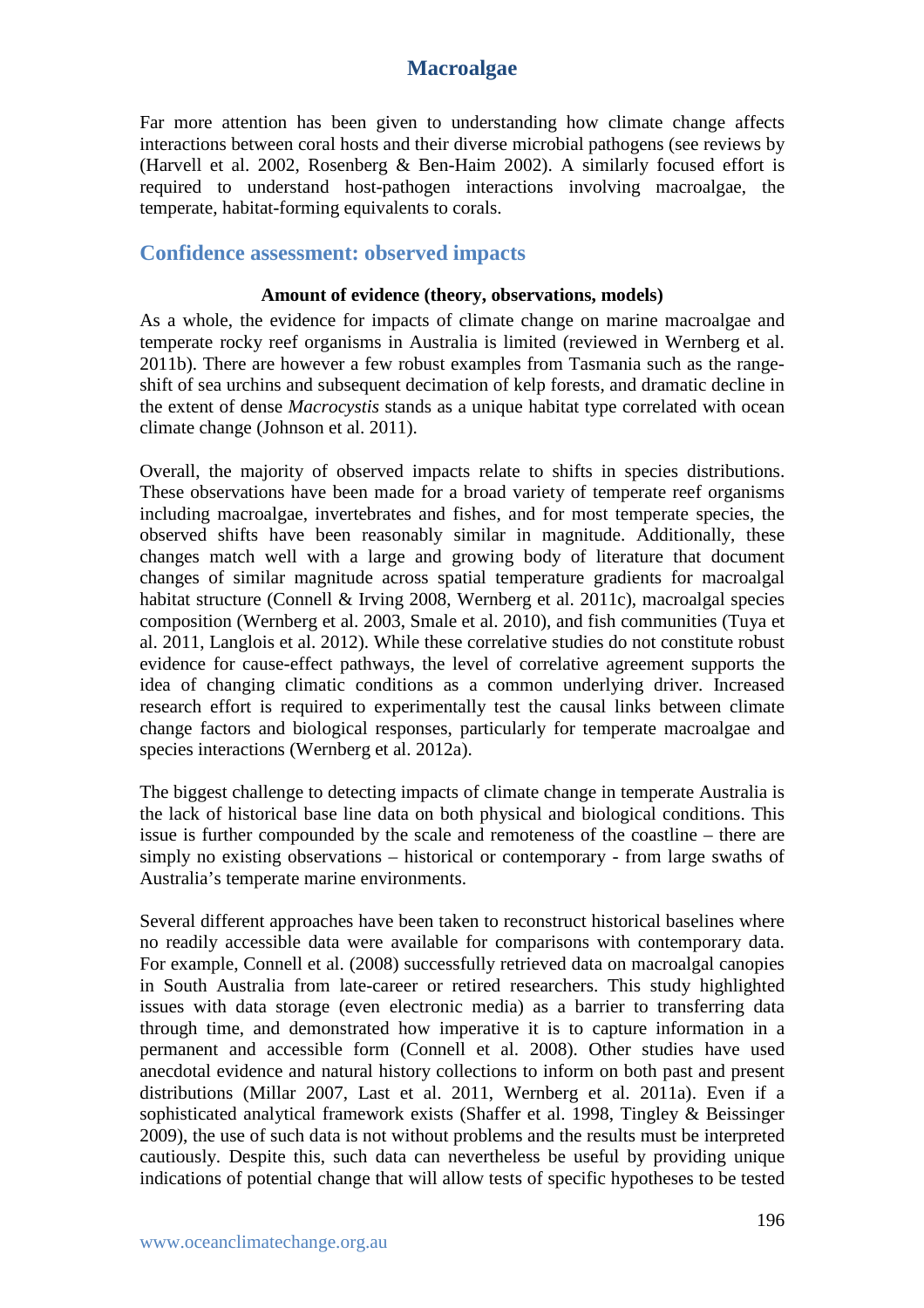through targeted experiments and surveys. While capturing these coarse-scale historical data is important, just as important to robust interpretation of responses to climate change is a clear indication of 'natural' medium to long-term temporal variability in macroalgal community structure in the absence of anthropogenically mediated change in environmental conditions. There are few, if any, sites in Australia where these data are available.

The experimental evidence for how climate change might affect marine organisms has been growing exponentially in the past decade, but it is clear that the collective body of evidence is highly biased (Wernberg et al. 2012a). For example, <20% of all experiments tested possible impacts on macrophytes including macroalgae. This is a serious bias considering the ecological importance of macroalgae as food, habitat and shelter for associated organisms. Similarly, it is also clear that the experimental evidence is highly artificial, with very few studies based on field conditions (Wernberg et al. 2012a). There is also a growing realization that studies must consider all major ecosystem components, interactions and/or life stages of key organisms such as habitat forming macroalgae if we are to accurately predict impacts of climate change (Russell et al. 2012). Additional field based work is also necessary to elucidate interactions between climate change effects and other anthropogenic 'forcings' (Wernberg et al. 2012a) such as fishing (Ling et al. 2009), introduced species (Valentine & Johnson 2004), and eutrophication (Connell & Russell 2010). Further, attention to differences in scale of origin of pressure and impact of pressure is needed to reconcile apparently idiosyncratic differences in the strength and direction of climate impacts (Russell & Connell 2012).

#### **Degree of consensus (high level of statistical agreement, model confidence)**

The general consensus about the overall impacts and projections for the future is high. However, due to the limited direct and unequivocal evidence (cf. 6.1) for specific climate driven impacts, expert opinion has a large weight in this assessment. This consensus is evident from recent publications, widely co-authored among the major researchers and research groups working on marine climate change issues in temperate Australia (Poloczanska et al. 2007, Johnson et al. 2011, Wernberg et al. 2011b).

#### **Confidence level**

The direct evidence for impacts unequivocally attributable to climate change is limited, but there is a high degree of consensus among researchers about the overall changes that have occurred/are occurring, and there is therefore medium confidence in what has already happened and what will happen in the future.

#### **Potential impacts by 2030 (and/or 2100)**

• A major threat to eastern, southern and western Australia is the loss of diversity in macroalgae that are endemic to this region. Temperate species will contract and tropical species expand. Many temperate species are at risk of extinction in the next 50-100 years.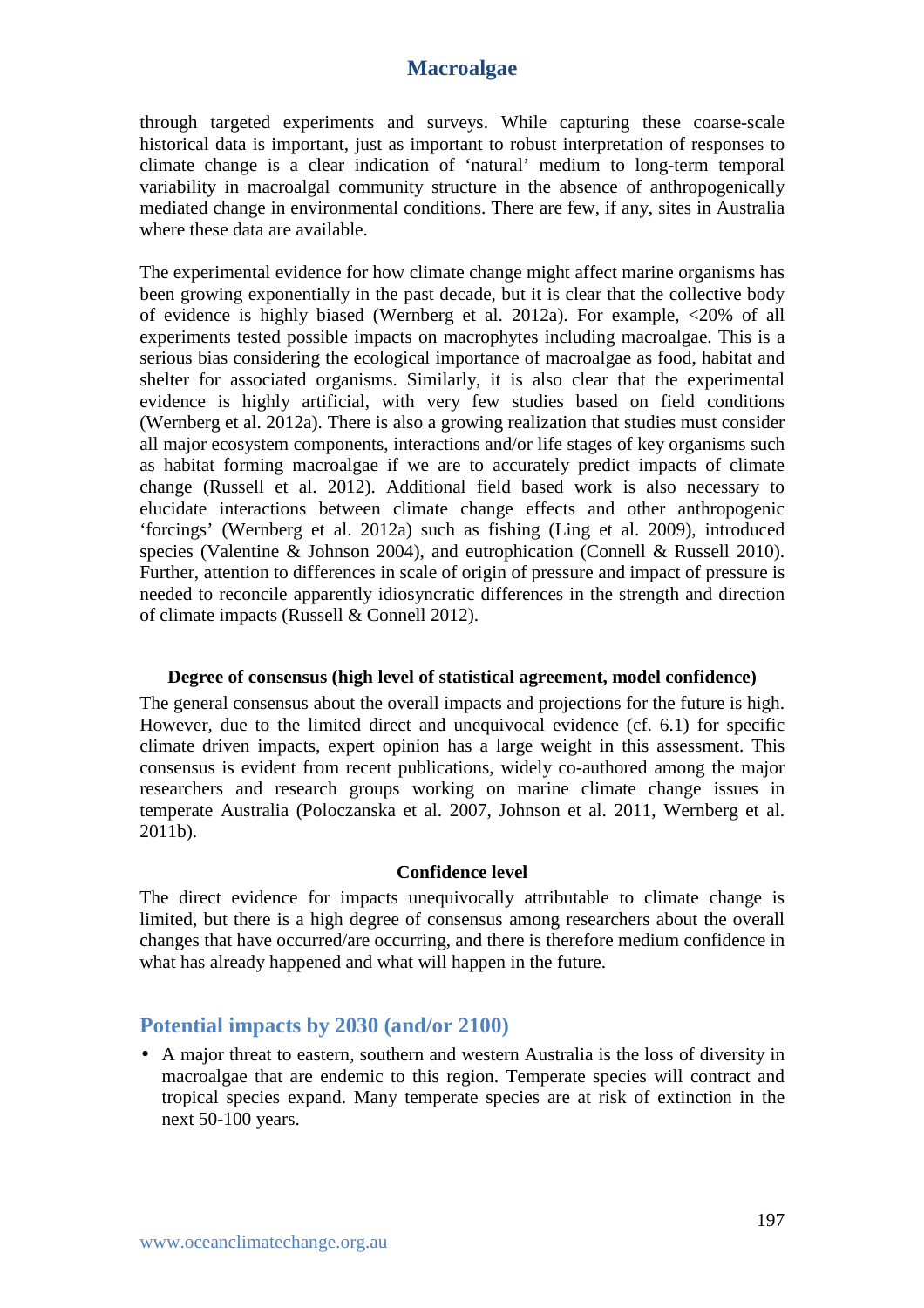- Increasing temperatures are likely to reduce the resilience of macroalgal habitats to other perturbations (pollution, fishing, exotic species, disturbance), exacerbating impacts of non-climate drivers.
- Loss of canopy, especially the kelp *Ecklonia radiata*, and shifts in canopy species from the endemic Fucales to subtropical and tropical species of *Sargassum* will affect benthic community structure that may have flow on effects for commercially important benthic fishery species.
- Connectivity of macroalgal populations will decline on the west coast and increase on the east coast with forecast changes to boundary currents. This will result in potential flow-on effects to population level parameters and macroalgal persistence.
- Increasing temperatures and acidification, decreased nutrient often associated with warming due to shifts in ocean circulation, and other stressors may affect the susceptibility of organisms to disease, or affect the virulence, abundance or distribution of microbial pathogens, both of which can alter host-pathogen dynamics.
- Diseases affecting natural populations in general are predicted to increase with frequency and severity as a consequence of climate change.
- An increase in herbivory mediated by the range expansion of warm-water species may reduce the abundance of canopy-forming algae, with cascading effects on the communities they support.
- Ocean acidification may reduce the capacity of coralline algae to recruit and grow, having implications for invertebrate settlement
- Increasing  $[CO_2]$  is likely to increase productivity in naturally ephemeral species of macroalgae, leading them to increasingly dominate space at the expense of habitat forming species (e.g. kelps).

Recent marine heat waves and urchin invasions suggest national monitoring (e.g., using the IMOS AUV facility) should be budgeted fully for decades to create the time series required to assess change and its drivers. To complement this national resource, regional inshore studies on temperate reef ecosystems that cover degrees of latitude need also to be fully funded.

## **Confidence assessment: projected impacts**

So far, there have been very few projections of future conditions relating directly to macroalgae and the amount of explicit evidence is very limited. Moreover, predictive modelling for other organisms in temperate Australia such as fishes and invertebrates (e.g., Cheung et al. 2009, Brown et al. 2010, Cheung et al. 2010) is only just starting to emerge. Based on evidence from elsewhere and expert experience, there is a reasonably high consensus that species distributions will continue to shift south, with potential declines in the abundance of ecologically important temperate species (e.g., giant kelp, *Macrocystis*) and a loss of biodiversity through (local) extinctions. So far, however, solid evidence is still lacking but scientists are working quickly to fill this information gap.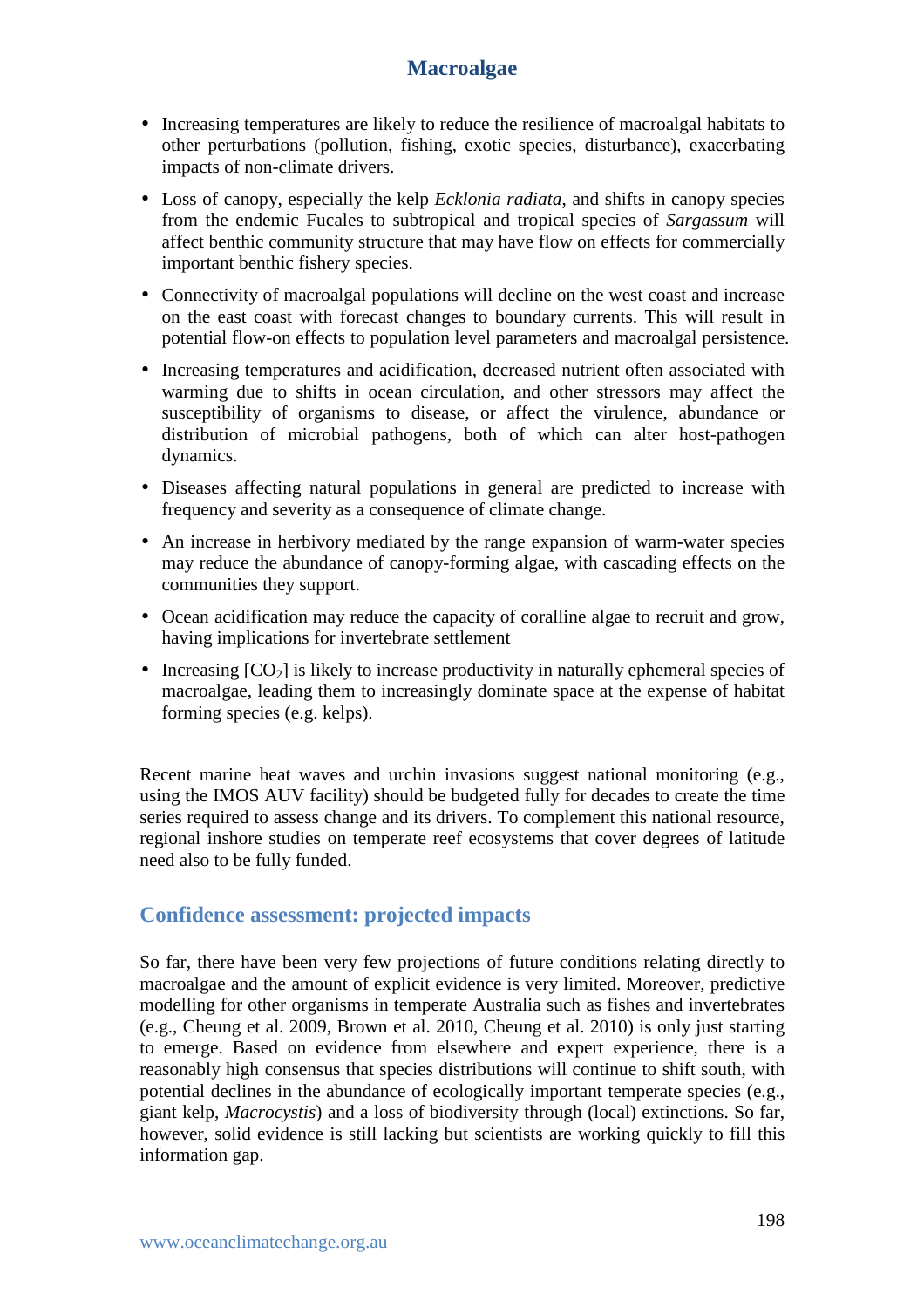#### **Current and planned research effort**

Several projects which focus on climate change and temperate macroalgae are currently under way. Here we list project titles, and short summaries.

**Impacts of climate change on biogenic habitat-forming seaweeds in southeast Australia (Australian Research Council, DP1096573,** *Johnson & Wright, 2010- 2012***)**: Will examine the synergistic effects of changes in both temperature and nutrient levels for three key habitat-forming seaweeds on rocky reefs in SE Australia. Will assess whether performance of individuals in warmer parts of species' ranges is helpful in predicting responses to climate change in colder parts of a range and, estimate the heritability of key traits and thus the potential to adapt to climate change.

**Effects of climate change on temperate benthic assemblages on the continental shelf in eastern Australia (Australian Research Council, FS110200029,** *Johnson, Holbrook, Barrett, Steinberg, 2011-2013***)**: Will determine present patterns of physical parameters on the continental shelf in SE Australia, and predict changes in both the trend and variability of the temperature and nutrient signal on the shelf. These data will be combined with observations of benthic communities 0-200 m depth to, for the first time, develop bioclimate models to predict changes in key habitats important for major fisheries and as areas of high biodiversity. Unique data from experiments will enable testing the efficacy of current approaches to bioclimate prediction.

**Understanding the global impacts and implications of range-shifting species in marine systems (Australian National Network in Marine Science,** *Frusher, Pecl, Wernberg, Smale, Tobin, 2011-2013***):** Will synthesise available data on biological responses and subsequent human impacts (economic, social and governance) across marine hotspots (including SE and SW Australia) globally and provide a comprehensive assessment of the dynamics and implications (including socioeconomic) of range-shifting species.

**Climatic forcing of ecological function in temperate marine habitats: bridging the gaps (Australian Research Council, FT110100174,** *Wernberg, 2011-2015***):** Will integrate work on past, present and future ecological change in response to climatic forcing in temperate marine ecosystems to build capacity and expand the theoretical framework needed for successful conservation and sustainable use of marine resources in a changing climate.

**Long-term changes in the phenology of Australia's temperate marine macroalgae: has climate change impacted the world's most diverse algal flora? (Australian Research Council, LP120100023,** *Wernberg & Gurgel, 2012-2015***):** Will will use herbarium specimens to reconstruct a ~100-year baseline of reproductive timing in dozens of seaweed species to generate knowledge critically needed to identify and prioritize vulnerable species.

**Stress, virulence and bacterial disease in seaweeds: The rise of the microbes (Australian Research Council DP 1096464,** *Steinberg, Kjelleberg, Thomas, Egan & Coleman, 2009-2012***):** Will test how bacterial pathogens interact with anthropogenic stressors to impact kelps and other habitat-forming macroalgae and assess if the growing impact of anthropogenic stressors in coastal systems is in fact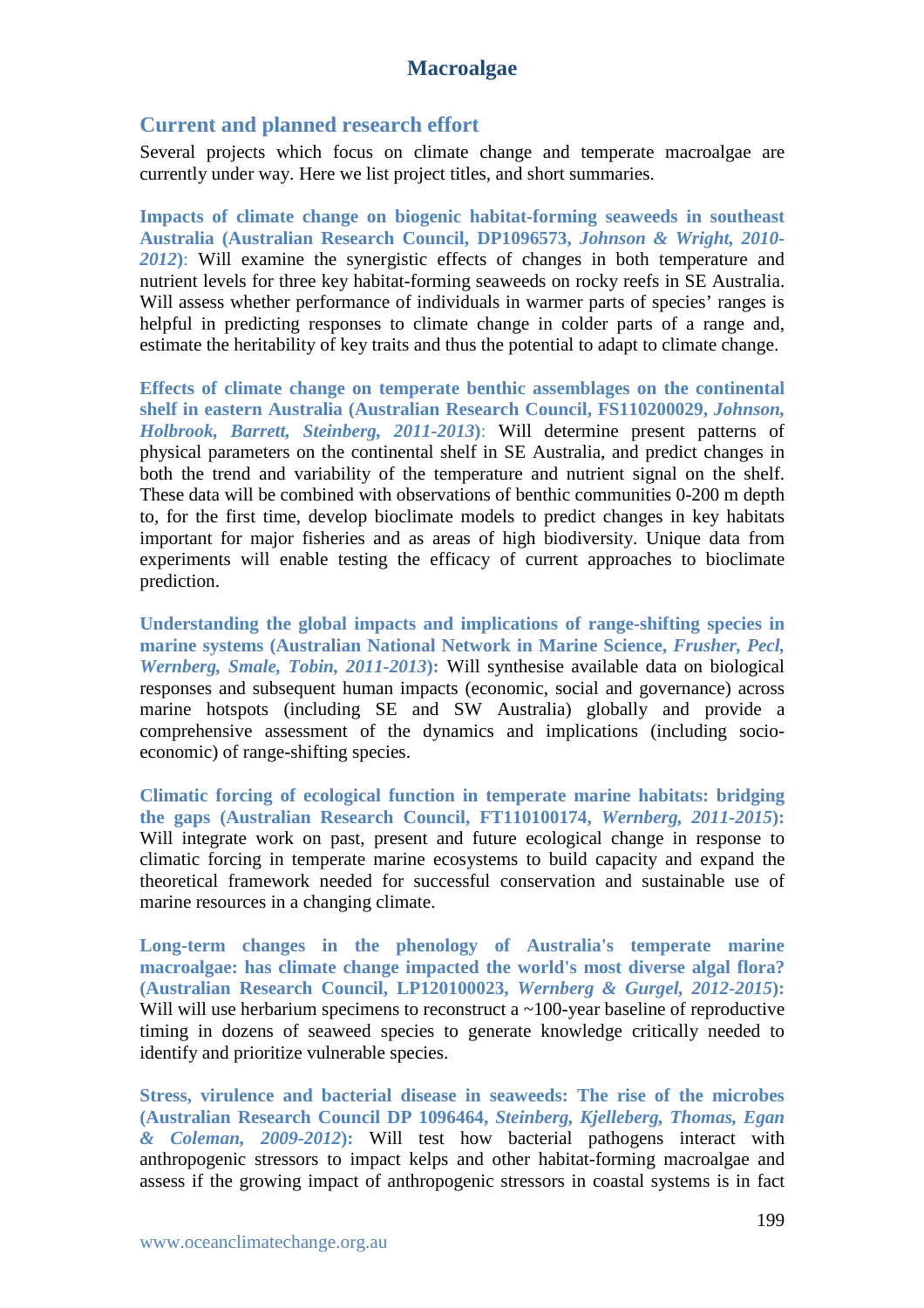due to the effects of common, opportunistic pathogens acting on stressed plants and animals.

**Connectivity and Climate Change in a hotspot of ocean warming (Environmental Trust Grant,** *Coleman, Roughan and Kelaher, 2012***):** Will meld oceanographic modelling with ecology to predict future changes to coastal connectivity providing decision makers the ability to implement early and informed adaptation responses to climate change in the ocean.

**Long term monitoring of temperate reefs in Australia using the IMOS Autonomous Underwater Vehicle Facility (Nation-wide collaboration between Universities [USyd, UNSW, UTas, UWA], national research providers [CSIRO, AIMS], and State Government Departments [TAFI, NSW Parks and Wildlife, FisheriesWA], 2008-):** Will design and test long term monitoring of temperate reefs in Australia using the IMOS Autonomous Underwater Vehicle Facility (AUV). The IMOS AUV facility will provide precisely navigated time series measurements of water column parameters and benthic imagery using AUVs at selected reference stations at key locations in Queensland, New South Wales, Tasmania and Western Australia. Until now, monitoring has supplied data on climate change effects on temperate reefs, including the urchin invasion of Tasmania and the 2011 marine heat wave of Western Australia.

#### **References**

- Alberto, F., Raimondi, P., Reed, D., Watson, J., Siegel, D., Mitarai, S., Coelho, N. and Serrao, E. (2011) Isolation by oceanographic distance explains genetic structure for *Macrocystis pyrifera* in the Santa Barbara Channel. *Molecular Ecology* 20:2543–2554
- Banks ,S.C., Ling, S.D., Johnson, C.R., Piggott, M.P., Williamson, J.E. and Beheregaray, L.B. (2010) Genetic structure of a recent climate change-driven range extension. *Molecular Ecology* 19:2011-2024
- Beardall, J., Beer, S. and Raven, J.A. (1998) Biodiversity of marine plants in an era of climate change: some predictions based on physiological performance. *Botanica Marina* 41:113-123
- Berg, M., Kiers, E., Driessen, G., van der Heijden, M., Kooi, B., Kuenen, F., Liefting, M., Verhoef, H. and Ellers, J. (2010) Adapt or disperse: understanding species persistence in a changing world. *Global Change Biology* 16:587-598
- Bishop, M., Coleman, M. and Kelaher, B. (2010) Cross-habitat impacts of species decline: response of estuarine sediment communities to changing detrital resources. *Oecologia* 163:517-525
- Bolton, J.J. (1994) Global seaweed diversity: patterns and anomalies. *Botanica Marina* 37:241-245
- Booth, D., Figueira, W., Gregson, M., Brown, L. and Beretta, G. (2007) Occurrence of tropical fishes in temperate southeastern Australia: Role of the East Australian Current. *Estuarine, Coastal and Shelf Science* 72:102-114
- Bosserelle, C., Pattiaratchi, C. and Haigh, I. (2012) Inter-annual variability and longer-term changes in the wave climate of Western Australia between 1970 and 2009. *Ocean Dynamics* 62:63-76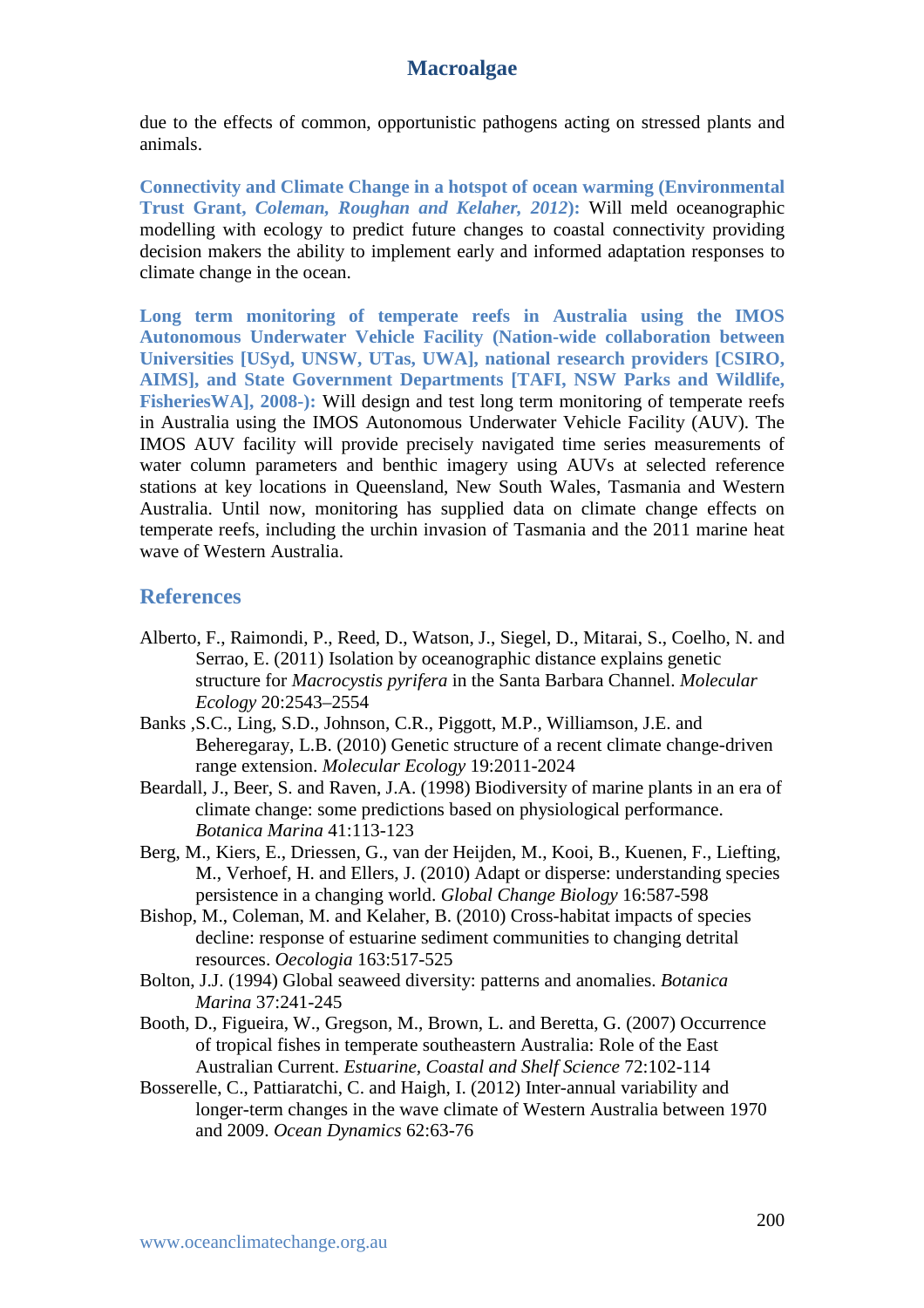- Brown, C., Fulton, E. and Hobday, A. (2010) Effects of climate-driven primary production change on marine food webs: implications for fisheries and conservation. *Global Change Biology* 16:1194-1212
- Byrnes, J.E., Reed, D.C., Cardinale, B.J., Cavanaugh, K.C., Holbrook, S.J. and Schmitt, R.J. (2011) Climate-driven increases in storm frequency simplify kelp forest food webs. *Global Change Biology* 17:2513-2524
- Campbell, A., Harder, T., Nielsen, S., Kjelleberg, S. and Steinberg, P. (2011) Climate change and disease: bleaching of a chemically defended seaweed. *Global Change Biology* 17:2958-2970
- Case, R., Longford, S., Campbell, A., Steinberg, P.D. and Kjelleberg, S. (2011) Temperature induced bacterial virulence and bleaching disease in a chemically defended marine macroalga. *Environmental Microbiology* 13:529-537.
- Cheung, W., Lam, V., Sarmiento, J., Kearney, K., Watson, R., Zeller, D. and Pauly, D. (2010) Large-scale redistribution of maximum fisheries catch potential in the global ocean under climate change. *Global Change Biology* 16:24-35
- Cheung, W.W.L., Lam, V.W.Y., Sarmiento, J.L., Kearney, K., Watson, R. and Pauly, D. (2009) Projecting global marine biodiversity impacts under climate change scenarios. *Fish and Fisheries*10:235-251
- Cole, R.G. and Babcock, R.C. (1996) Mass mortality of a dominant kelp (Laminariales) at Goat Island, North-eastern New Zealand. *Marine and Freshwater Research* 47:907-911
- Cole, R.G. and Syms, C. (1999) Using spatial pattern analysis to distinguish causes of mortality: An example from kelp in north-eastern New Zealand. *Journal of Ecology* 87:963-972
- Coleman, M.A., Chambers, J., Knott, N.A., Malcolm, H.A., Harasti, D., Jordan, A. and Kelaher, B.P. (2011a) Connectivity within and among a Network of Temperate Marine Reserves. *PLoS ONE* 6:e20168
- Coleman, M.A., Gillanders, B.M. and Connell, S.D. (2009) Dispersal and gene flow in the habitat-forming kelp, *Ecklonia radiata*: relative degrees of isolation across an east-west coastline. *Marine and Freshwater Research* 60:802-809
- Coleman, M.A. and Kelaher, B.P. (2009) Connectivity among fragmented populations of a habitat-forming alga, *Phyllospora comosa* (Phaeophyceae, Fucales) on an urbanised coast. *Marine Ecology Progress Series* 381:63-70
- Coleman, M.A., Kelaher, B.P., Steinberg, P.D. and Millar, A.J.K. (2008) Absence of a large brown macroalga on urbanized rocky reefs around Sydney, Australia, and evidence for historical decline. *Journal of Phycology* 44:897-901
- Coleman, M.A., Roughan, M., Macdonald, H.S., Connell, S.D., Gillanders, B.M., Kelaher, B.P. and Steinberg, P.D. (2011b) Variation in the strength of continental boundary currents determines continent-wide connectivity in kelp. *Journal of Ecology* 99:1026–1032
- Coleman, M.A., Vytopil, E., Goodsell, P.J., Gillanders, B.M. and Connell, S.D. (2007) Diversity and depth-related patterns of mobile invertebrates associated with kelp forests. *Marine and Freshwater Research* 58:589-595
- Connell, S., Russell, B. and Irving, A. (2011) Can strong consumer and producer effects be reconciled to better forecast 'catastrophic' phase-shifts in marine ecosystems? *Journal of Experimental Marine Biology and Ecology* 400:296- 301
- Connell, S.D. (2003) Negative effects overpower the positive of kelp to exclude invertebrates from the understorey community. *Oecologia* 137:97-103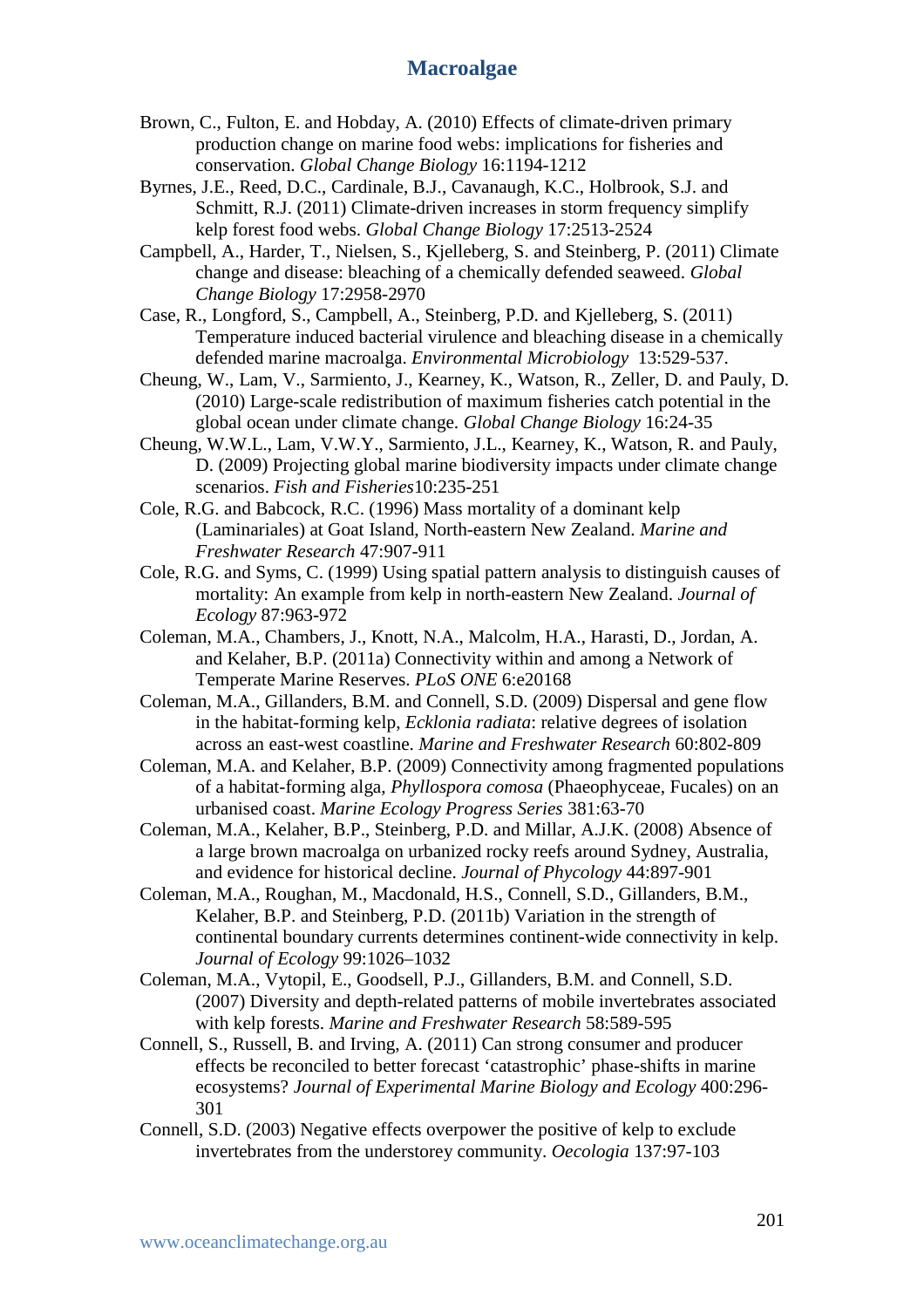- Connell, S.D. and Irving, A.D. (2008) Integrating ecology with biogeography using landscape characteristics: a case study of subtidal habitat across continental Australia. *Journal of Biogeography* 35:1608-1621
- Connell, S.D. and Russell, B.D. (2010) The direct effects of increasing  $CO<sub>2</sub>$  and temperature on non-calcifying organisms: increasing the potential for phase shifts in kelp forests. *Proceedings of the Royal Society B* 277:1409-1415
- Connell, S.D., Russell, B.D., Turner, D.J., Shepherd, S.A., Kildea, T., Miller, D., Airoldi. L. and Cheshire, A. (2008) Recovering a lost baseline: missing kelp forests from a metropolitan coast. *Marine Ecology Progress Series* 360:63-72
- Cornwall, C.E., Hepburn, C.D., Pritchard, D., Currie, K.I., McGraw, C.M., Hunter, K.A. and Hurd, C.L. (2012) Carbon-use strategies in macroalgae: differential responses to lowered pH and implicatons for ocean acidification. *Journal of Phycology* 48:137-144
- Correa, J.A., Buschmann, A., Retamales, C. and Beltran, J. (1997) Infectious diseases of *Mazella laminarioides* (Rhodophyta): changes in infection prevalence and disease expression associated with season, locality and within-site location. *Journal of Phycology* 33:344-352
- Correa, J.A., Flores, V. and Garrido, J. (1994) Green patch disease in Iridaea laminarioides (Rhodophyta) caused by *Endophyton* sp. (Chlorophyta). *Diseases of Aquatic Organisms* 19:203-213
- Correa, J.A., Flores, V. and Sanchez, P. (1993) Deformative disease in *Iridaea laminarioides* (Rhodophyta): Gall development associated with an endophytic cyanobacterium. *Journal of Phycology* 29:853-860
- de Bettignies, T., Thomsen, M.S. and Wernberg, T. (2012) Wounded kelps: patterns and susceptibility to breakage. *Aquatic Biology* in press
- Doropoulos, C., Ward, S., Diaz-Pulido, G., Hoegh-Guldberg, O. and Mumby, P. (2012) Ocean acidification reduces coral recruitment by disrupting intimate larval-algal settlement interactions. *Ecology Letters* 15:338-346
- Easton, L.M., Lewis, G.D. and Pearson, M.N. (1997) Virus-like particles associated with dieback symptoms in the brown alga *Ecklonia radiata*. *Diseases of Aquatic Organisms* 30:217-222
- Falkenberg, L., Russell, B. and Connell, S. (2012) Strong species interactions resist the synergistic effects of local and global pollution in kelp forests. *PLoS One*  7:e33841
- Faugeron, S., Martinez, E.A., Sanchez, P.A. and Correa, J.A. (2000) Infectious diseases in *Mazella laminarioides* (Rhodophyta): estimating the effect of infections on host reporductive potential. *Diseases of Aquatic Organisms* 42:143-148
- Feng, M., Li, Y. and Meyers, G. (2004) Multidecadal variations of Fremantle sea level: footprint of climate variability in the tropical Pacific. *Geophysical Research Letters* 31:L16302
- Feng, M., McPhaden, M.J. and Lee, T. (2010) Decadal variability of the Pacific subtropical cells and their influence on the southeast Indian Ocean. *Geophysical Research Letters* 37:L09606
- Fernandes, N., Case, R., Longford, S., Seyedsayamdost, M., Steinberg, P., Kjelleberg, S. and Thomas, T. (2011) Genomes and virulence factors of novel bacterial pathogens causing bleaching disease in the marine red alga *Delisea pulchra*. *PLoS ONE* 6:e27387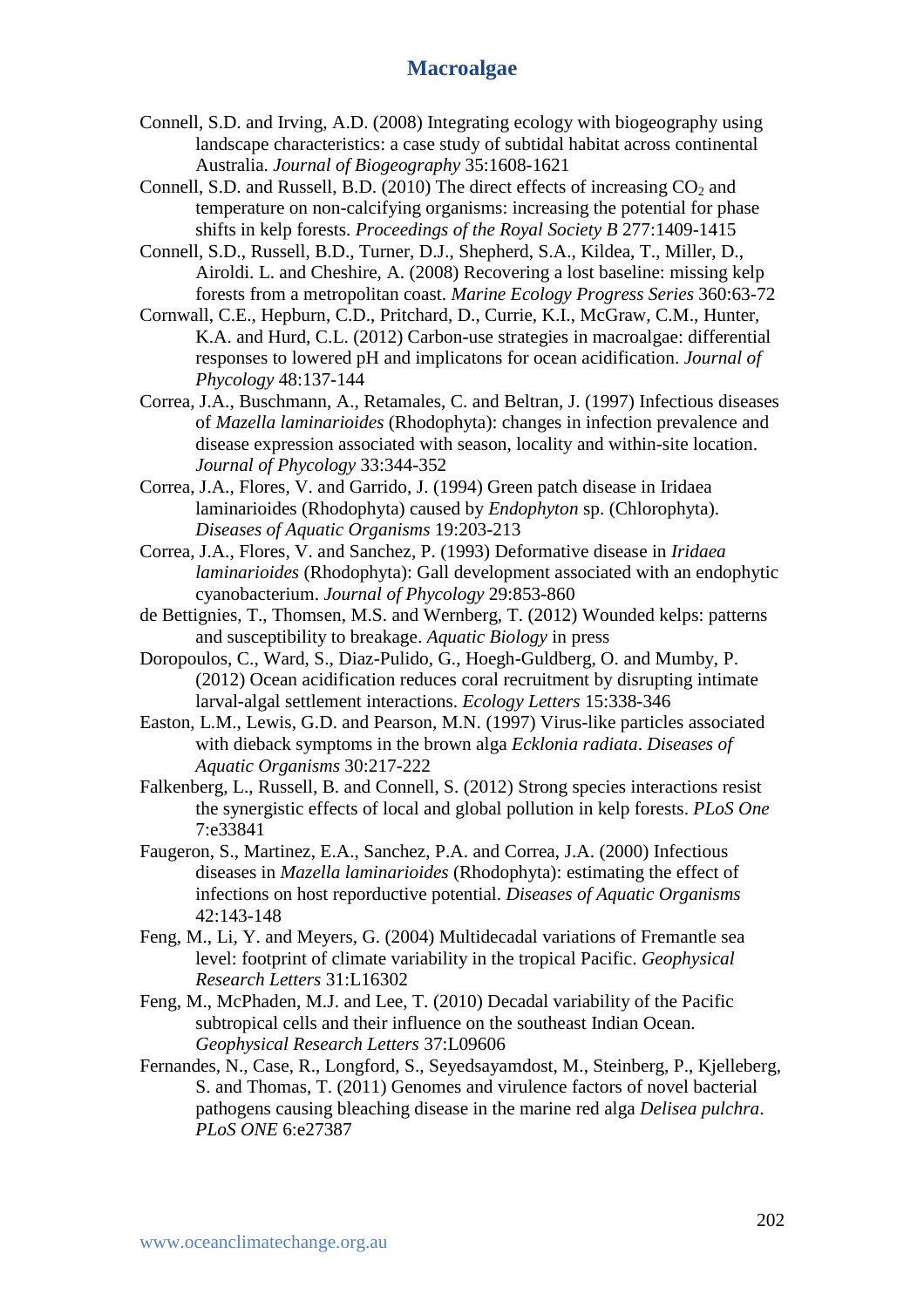- Gilman, S., Urban, M., Tewksbury, J., Gilchrist, G. and Holt, R. (2010) A framework for community interactions under climate change. *Trends in Ecology and Evolution* 25:325-331
- Goldberg, N.A. and Kendrick, G.A. (2004) Effects of island groups, depth, and exposure to ocean waves on subtidal macroalgal assemblages in the Recherche Archipelago, Western Australia. *Journal of Phycology* 40:631-641
- Harley, C.D.G. and Connell, S.D. (2009) *Shifts in abiotic variables and consequences for diversity*. In: Wahl M (ed) Marine hard bottom communities: patterns, dynamics, diversity and change, Vol 206. Springer, Berlin, p 257-268
- Harvell, C.D., Mitchell, C.E., Ward, J.R., Altizer, S., Dobson, A.P., Ostfeld, R.S. and Samuel, M.D. (2002) Climate warming and disease risks for terrestrial and marine biota. *Science* 296:2158-2162
- Hawkins, S., Sugden, H., Mieszkowska, N., Moore, P., Poloczanska, E., Leaper, R., Herbert, R., Genner, M., Moschella, P., Thompson, R., Jenkins, S., Southward, A. and Burrows, M. (2009) Consequences of climate-driven biodiversity changes for ecosystem functioning of North European rocky shores. *Marine Ecology Progress Series* 396:245-259
- Hendriks, I.E., Duarte, C.M. and Álvarez, M. (2010) Vulnerability of marine biodiversity to ocean acidification: A meta-analysis. *Estuarine, Coastal and Shelf Science* 86:157-164
- Hepburn, C.D., Pritchard, D.W., Cornwall, C.E., McLeod, R.J., Beardall, J., Raven, J.A. and Hurd, C.L. (2011) Diversity of carbon use strategies in a kelp forest community: implications for a high CO<sub>2</sub> ocean. *Global Change Biology* 17:2488-2497
- Hill, K.L., Rintoul, S.R., Coleman, R. and Ridgway, K.R. (2008) Wind-forced low frequency variability of the East Australian Current. *Geophysical Research Letters* 35:L08602
- Hill, N., Pepper, A., Puotinen, M., Hughes, M., Edgar, G., Barrett, N., Stuart-Smith, R. and Leaper, R. (2010) Quantifying wave exposure in shallow temperate reef systems: applicability of fetch models for predicting algal biodiversity. *Marine Ecology Progress Series* 417:83-95
- Hoey, A. and Bellwood, D. (2009) Limited functional redundancy in a high diversity system: single species dominates key ecological process on coral reefs. *Ecosystems* 12:1316-1328
- Hurd, C.L., Cornwall, C.E., Currie, K., Hepburn, C.D., McGraw, C.M., Hunter, K.A. and Boyd, P.W. (2011) Metabolically induced pH fluctuations by some coastal calcifiers exceed projected 22nd century ocean acidification: a mechanism for differential susceptibility? *Global Change Biology* 17:3254-3262
- Johnson, C.R., Banks, S.C., Barrett, N.S., Cazassus, F., Dunstan, P.K., Edgar, G.J., Frusher, S.D., Gardner, C., Haddon, M., Helidoniotis, F., Hill, K.L., Holbrook, N.J., Hosie, G.W., Last, P.R., Ling, S.D., Melbourne-Thomas, J., Miller, K., Pecl, G.T., Richardson, A.J., Ridgway, K.R., Rintoul, S.R., Ritz, D.A., Ross, D.J., Sanderson, J.C., Shepherd, S.A., Slotwinski, A., Swadling, K.M. and Taw, N. (2011) Climate change cascades: Shifts in oceanography, species' ranges and subtidal marine community dynamics in eastern Tasmania. *Journal of Experimental Marine Biology and Ecology* 400:17-32
- Johnson, C.R., Ling, S.D., Ross, J., Shepherd, S. and Miller, K. (2005) *Establishment of the long-spined sea urchin (Centrostephanus rodgersii) in Tasmania: first assessment of potential threats to fisheries*, FRDC Final Report. Project No. 2001/044. Deakin West, ACT, Australia.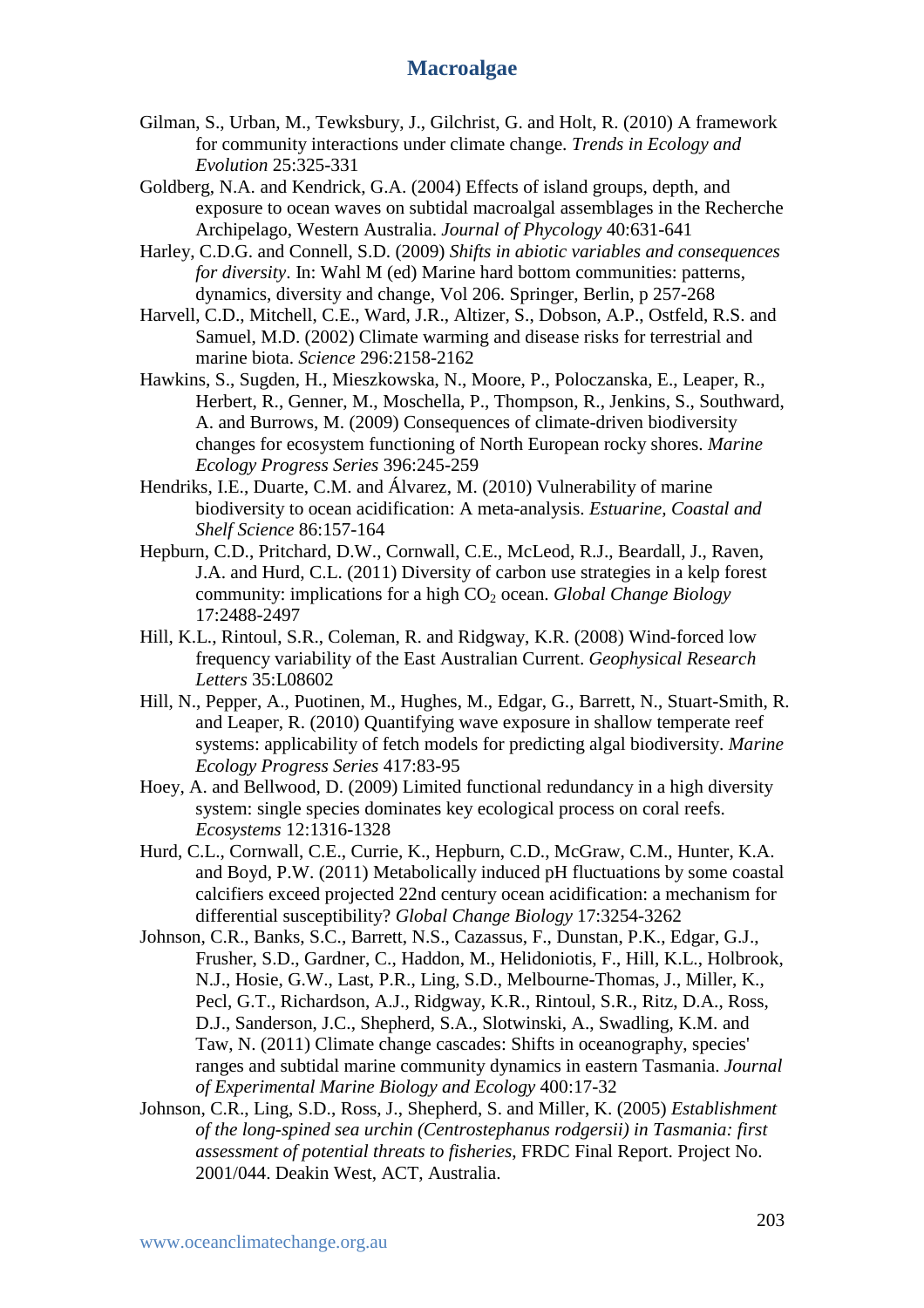- Kerr, R.A. (2011) Humans are driving extreme weather; Time to prepare. *Science*  334:1040
- Kerswell, A.P. (2006) Global biodiversity patterns of benthic marine algae. *Ecology*  87:2479-2488
- Kordas, R.L., Harley, C.D.G. and O'Connor, M.I. (2011) Community ecology in a warming world: The influence of temperature on interspecific interactions in marine systems. *Journal of Experimental Marine Biology and Ecology* 400:218-226
- Langlois, T.J., Radford, B.T., Van Niel, K.P., Meeuwig, J.J., Pearce, A.F., Rousseaux, C.S.G., Kendrick, G.A. and Harvey, E.S. (2012) Consistent abundance distributions of marine fishes in an old, climatically buffered, infertile seascape. *Global Ecology and Biogeography* 21:886-897.
- Last, P.R., White, W.T., Gledhill, D.C., Hobday, A.J., Brown, R., Edgar, G.J. and Pecl, G. (2011) Long-term shifts in abundance and distribution of a temperate fish fauna: a response to climate change and fishing practices. *Global Ecology and Biogeography* 20:58–72
- Lima, F.P. and Wethey, D.S. (2012) Three decades of high-resolution coastal sea surface temperatures reveal more than warming. *Nature Communications*  3:704
- Ling, S. (2008) Range expansion of a habitat-modifying species leads to loss of taxonomic diversity: a new and impoverished reef state. *Oecologia* 156:883- 894
- Ling, S.D., Johnson, C.R., Frusher, S. and King, C.K. (2008) Reproductive potential of a marine ecosystem engineer at the edge of a newly expanded range. *Global Change Biology* 14:907-915
- Ling, S.D., Johnson, C.R., Frusher, S.D. and Ridgway, K.R. (2009) Overfishing reduces resilience of kelp beds to climate-driven catastrophic phase shift. *Proceedings of the National Academy of Sciences of the United States of America* 106:22341-22345.
- Martin, S. and Gattuso, J.-P. (2009) Response of Mediterranean coralline algae to ocean acidification and elevated temperature. *Global Change Biology* 15:2089-2100
- Melville, A.J. and Connell, S.D. (2001) Experimental effects of kelp canopies on subtidal coralline algae. *Austral Ecology* 26:102-108
- Millar, A. (2009) Are seaweed distributions changing due to global warming? Phycologia, abstracts for papers presented at the 9th International Phycological Congress 48:83
- Millar, A.J.K. (2007) *Flindersian and Peronian provinces*. In: Algae of Australia: Introduction. Australian Biological Resources Study, Canberra, p 554-559
- Nash, M., Troitzsch, U., Opdyke, B., Trafford, J., Russell, B. and Kline, D. (2011) Biomineralization of dolomite and magnesite discovered in tropical coralline algae: a biological solution to the geological dolomite problem. *Biogeosciences* 8:3331-3340
- O'Connor, M.I. (2009) Warming strengthens an herbivore–plant interaction. *Ecology*  90:388-398
- Pearce, A. and Feng, M. (2007) Observations of warming on the Western Australian continental shelf. *Marine and Freshwater Research* 58:914-920
- Pearce, A., Lenanton, R., Jackson, G., Moore, J., Feng, M. and Gaughan, D. (2011) *The "marine heat wave" off Western Australia during the summer of 2010/11.*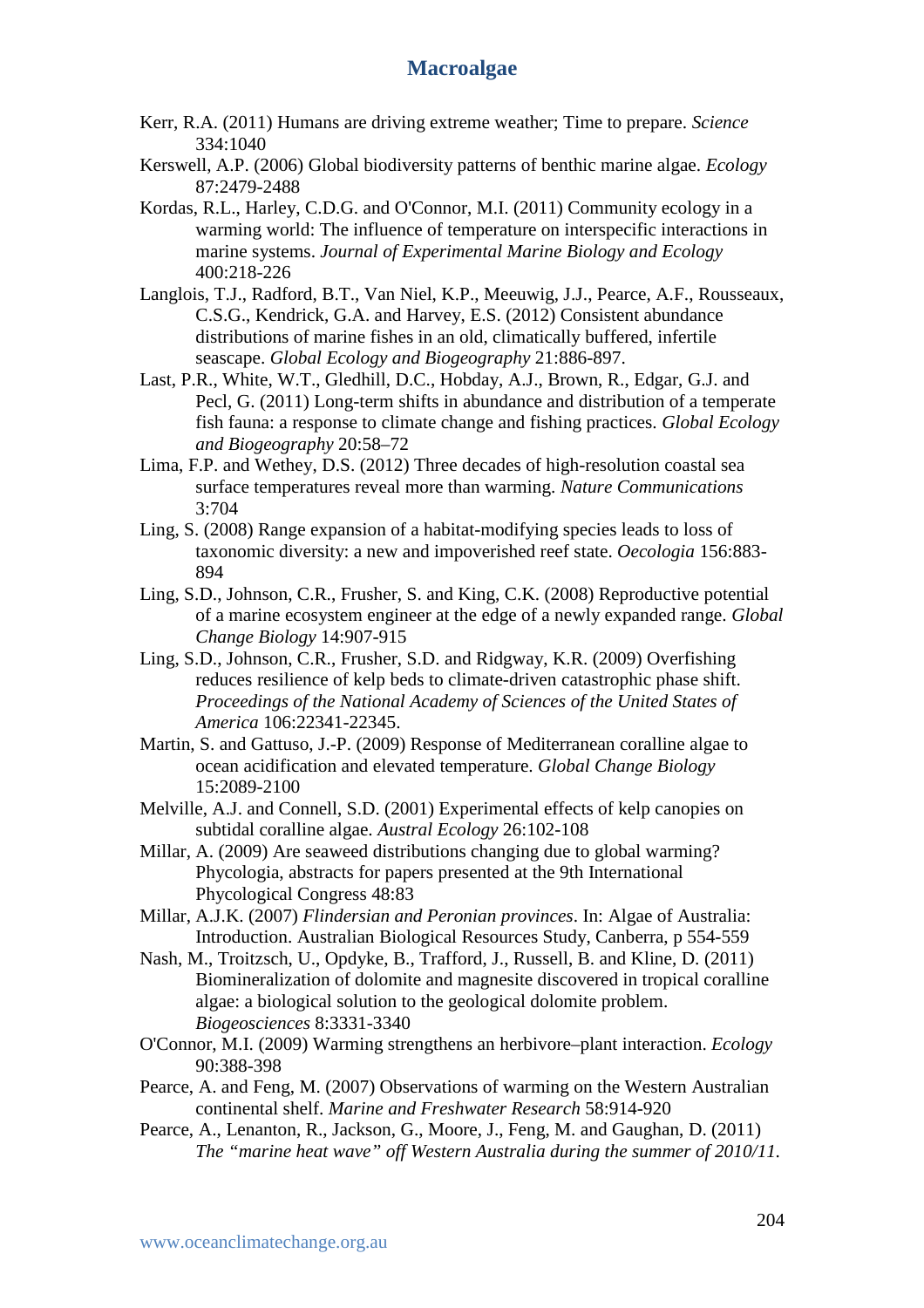Fisheries Research Report No 222 Department of Fisheries, Western Australia:40pp

- Phillips, J.A. (2001) Marine macroalgal biodiversity hotspots: Why is there high species richness and endemism in southern Australian marine benthic flora? *Biodiversity & Conservation* 10:1555-1577
- Phillips, J.C., Kendrick, G.A. and Lavery, P.S. (1997) A test of a functional group approach to detecting shifts in macroalgal communities along a disturbance gradient. *Marine Ecology Progress Series* 153:125-138
- Pitt, N.R., Poloczanska, E.S. and Hobday, A.J. (2010) Climate-driven range changes in Tasmanian intertidal fauna. *Marine and Freshwater Research* 61:963-970
- Poloczanska, E.S., Babcock, R.C., Butler, A., Hobday, A., Hoegh-Guldberg, O., Kunz, T.J., Matear, R., Milton, D.A., Okey, T.A. and Richardson, A.J. (2007) Climate change and Australian marine life. *Oceanography and Marine Biology* 45:407-478

Poloczanska, E.S., Smith, S., Fauconnet, L., Healy, J., Tibbetts, I.R., Burrows, M.T. and Richardson, A.J. (2011) Little change in the distribution of rocky shore faunal communities on the Australian east coast after 50 years of rapid warming. *Journal of Experimental Marine Biology and Ecology* 400:145-154

Reed, D.C., Rassweiler, A., Carr, M.H., Cavanaugh, K.C., Malone, D.P. and Siegel, D.A. (2011) Wave disturbance overwhelms top-down and bottom-up control of primary production in California kelp forests. *Ecology* 92:2108-2116

Reinheimer, G. (1992) *Aquatic Microbiology*, Vol 4th edition. Wiley, New York

- Ridgway, K.R. (2007) Long-term trend and decadal variability of the southward penetration of the East Australian Current. *Geophysical Research Letters* 34: L13613
- Rose, T., Smale, D. and Botting, G. (2012) The 2011 marine heatwave off southwest Australia. *Ocean Science Discussions* 9:1691-1703.
- Rosenberg, E. and Ben-Haim, Y. (2002) Microbial diseases of corals and global warming. *Environmental Microbiology* 4:318-326
- Russell, B. and Connell, S. (2012) Origins and consequences of global and local stressors: incorporating climatic and non-climatic phenomena that buffer or accelerate ecological change. *Marine Biology*:1-7 doi:10.1007/s00227-011- 1863-8
- Russell, B.D., Harley, C.D.G., Wernberg, T., Mieszkowska, N., Widdicombe, S., Hall-Spencer, J.M. and Connell, S.D. (2012) Predicting ecosystem shifts requires new approaches that integrate the effects of climate change across entire systems. *Biology Letters* 8:164-166
- Russell, B.D., Passarelli, C.A. and Connell, S.D.  $(2011)$  Forecasted CO<sub>2</sub> modifies the influence of light in shaping subtidal habitat. *Journal of Phycology* 47:744- 752
- Russell, B.D., Thompson, J.-A.I., Falkenberg, L.J. and Connell, S.D. (2009) Synergistic effects of climate change and local stressors:  $CO<sub>2</sub>$  and nutrientdriven change in subtidal rocky habitats. *Global Change Biology* 15:2153- 2162
- Sala, E., Kizilkaya, Z., Yildirim, D. and Ballesteros, E. (2011) Alien marine fishes deplete algal biomass in the eastern Mediterranean. *Plos One* 6 e17356
- Schiel, D.R. and Lilley, S.A. (2011) Impacts and negative feedbacks in community recovery over eight years following removal of habitat-forming macroalgae. J*ournal of Experimental Marine Biology and Ecology* 407:108-115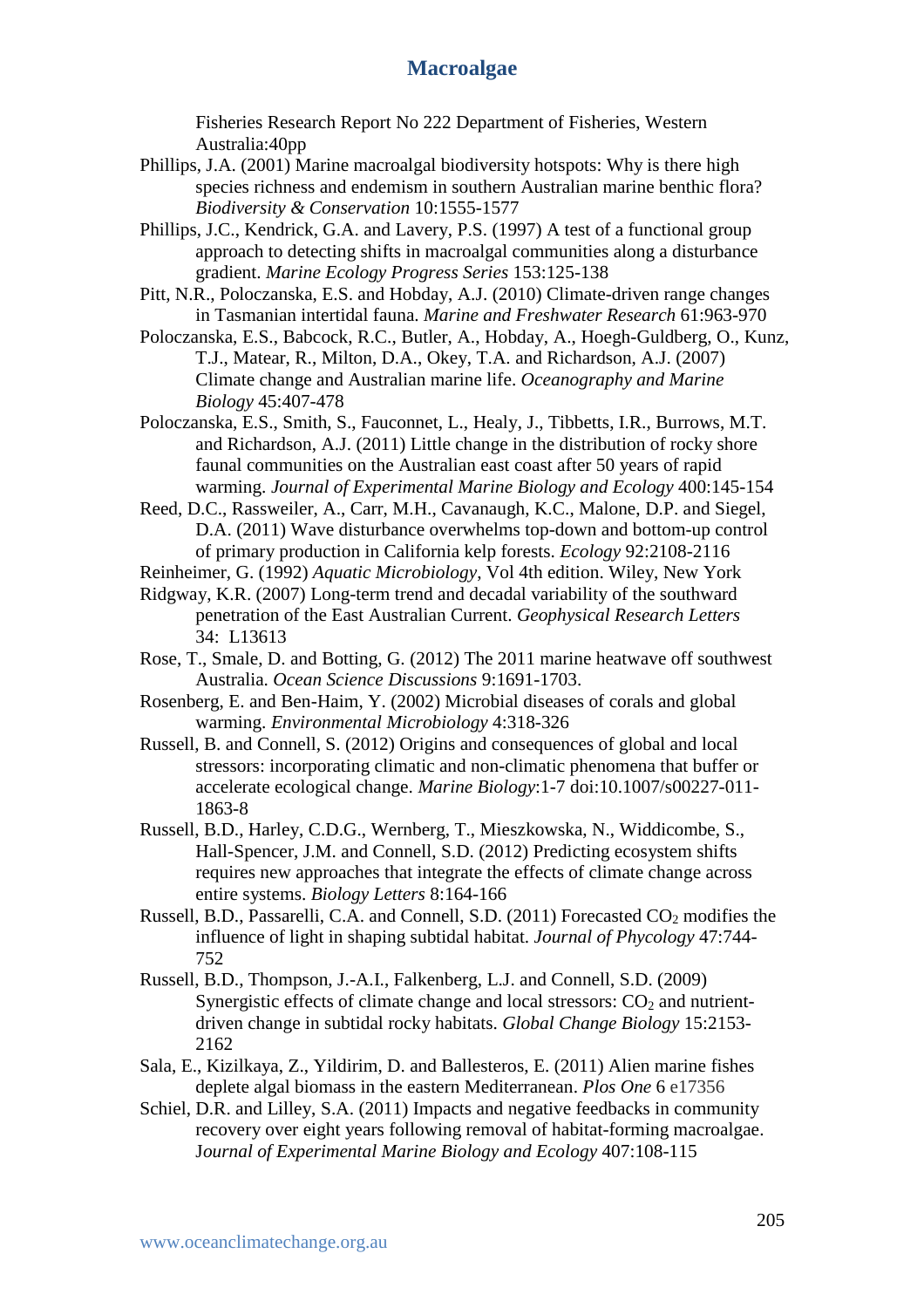- Seymour,R.J., Tegner, M.J., Dayton, P.K. and Parnell, P.E. (1989) Storm wave induced mortality of giant kelp, *Macrocystis pyrifera*, in Southern California. *Estuarine, Coastal and Shelf Science* 28:277-292
- Shaffer, H.B., Fisher, R.N. and Davidson, C. (1998) The role of natural history collections in documenting species declines. *Trends in Ecology & Evolution*  13:27-30
- Smale, D. and Wernberg, T. (2012) Ecological observations associated with an anomalous warming event at the Houtman Abrolhos Islands, Western Australia. *Coral Reefs* 31:441-441
- Smale, D.A., Kendrick, G.A., Harvey, E.S., Langlois, T.J., Hovey, R.K., Van Niel, K.P., Waddington, K.I., Bellchambers, L.M., Pember, M.B., Babcock, R.C., Vanderklift, M.A., Thomson, D.P., Jakuba, M.V., Pizarro, O. and Williams, S.B. (2012) Regional-scale benthic monitoring for Ecosystem-Based Fisheries Management (EBFM) using an Autonomous Underwater Vehicle (AUV). *ICES Journal of Marine Science* doi:10.1093/icesjms/fss082.
- Smale, D.A., Kendrick, G.A. and Wernberg, T. (2010) Assemblage turnover and taxonomic sufficiency of subtidal macroalgae at multiple spatial scales. *Journal of Experimental Marine Biology and Ecology* 384:76-86
- Soeparno, N., Nakamura, Y., Shibuno, T. and Yamaoka, K. (2012) Relationship between pelagic larval duration and abundance of tropical fishes on temperate coasts of Japan. *Journal of Fish Biology* 80:346-357.
- Sorte, C.J.B., Williams, S.L. and Carlton, J.T. (2010) Marine range shifts and species introductions: comparative spread rates and community impacts. *Global Ecology and Biogeography* 19:303-316
- Steneck, R. (1986) The ecology of coralline algal crusts: Convergent patterns and adaptative strategies. *Annual Review of Ecology and Systematics* 17:273-303
- Stuart-Smith, R.D., Barrett, N.S., Stevenson, D.G. and Edgar, G.J. (2009) Stability in temperate reef communities over a decadal time scale despite concurrent ocean warming. *Global Change Biology* 16:122-134.
- Sun, C., Feng, M., Matear, R.J., Chamberlain, M.A., Craig, P., Ridgway, K.R. and Schiller, A. (2012) Marine downscaling of a future climate scenario for Australian boundary currents. *Journal of Climate* 25:2947–2962
- Swanson, A.K. and Fox, C.H. (2007) Altered kelp (Laminariales) phlorotannins and growth under elevated carbon dioxide and ultraviolet-B treatments can influence associated intertidal food webs. *Global Change Biology* 13:1696- 1709
- Thomson, D.P., Babcock, R.C., Vanderklift, M.A., Symonds, G. and Gunson, J.R. (2012) Evidence for persistent patch structure on temperate reefs and multiple hypotheses for their creation and maintenance. *Estuarine, Coastal and Shelf Science* 96:105-113
- Tingley, M.W. and Beissinger, S.R. (2009) Detecting range shifts from historical species occurrences: new perspectives on old data. T*rends in Ecology and Evolution* 24:625-633
- Traill, L., Lim, M., Sodhi, N. and Bradshaw, C. (2010) Mechanisms driving change: altered species interactions and ecosystem function through global warming. *Journal of Animal Ecology* 79:937-947
- Tuya, F., Wernberg, T. and Thomsen, M.S. (2008) The spatial arrangement of reefs alters the ecological patterns of fauna between interspersed algal habitats. *Estuarine, Coastal and Shelf Science* 78:774–782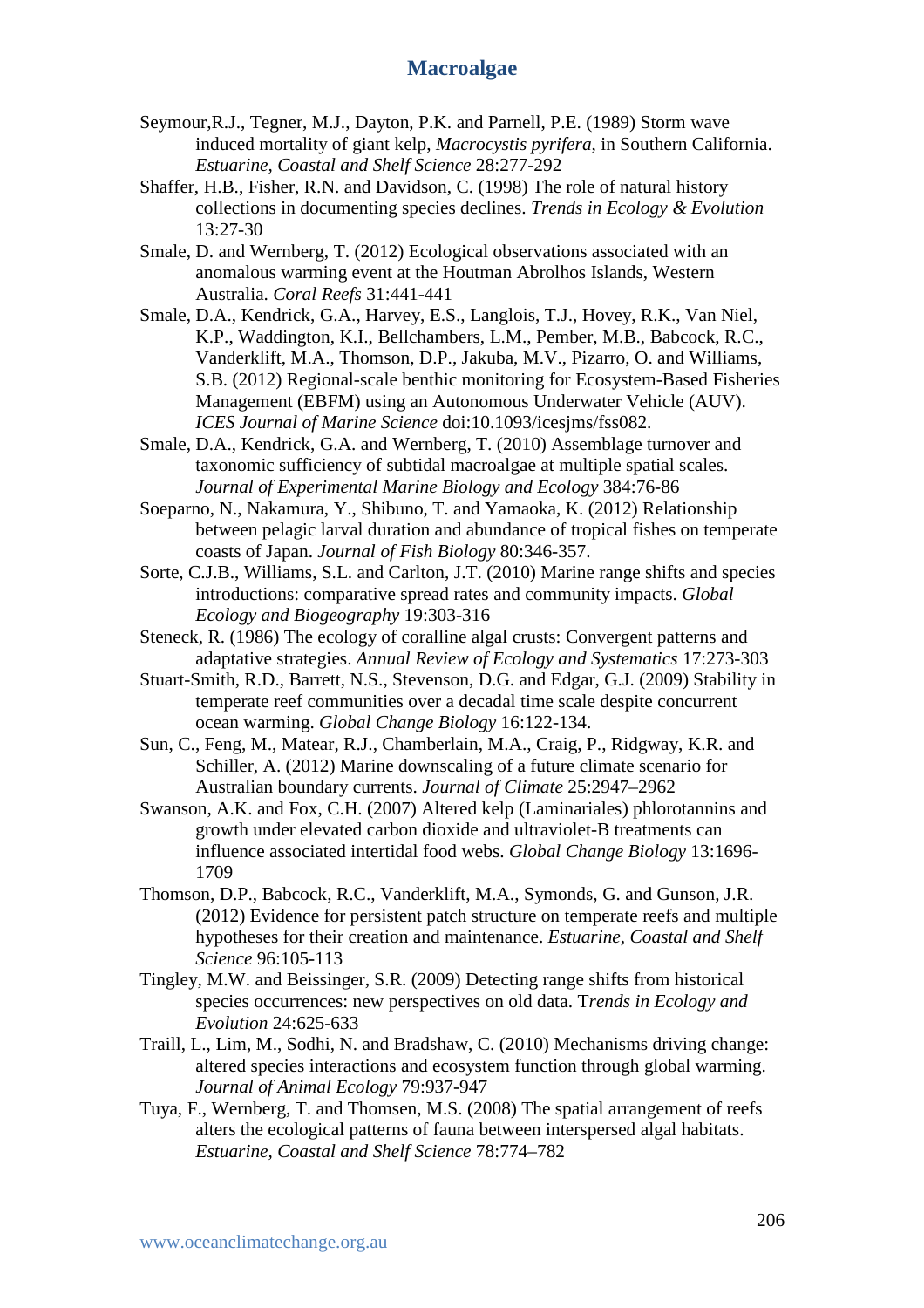- Tuya, F., Wernberg, T. and Thomsen, M.S. (2011) The relative influence of local to regional drivers of variation in reef fishes. *Journal of Fish Biology* 79:217-234
- Valentine, J.F. and Johnson, C.R. (2004) Establishment of the introduced kelp *Undaria pinnatifida* following dieback of the native macroalga *Phyllospora comosa* in Tasmania, Australia. *Marine and Freshwater Research* 55:223-235
- van der Putten, W., Macel, M. and Visser, M. (2010) Predicting species distribution and abundance responses to climate change: why it is essential to include biotic interactions across trophic levels. *Philosophical Transactions of the Royal Society B: Biological Sciences* 365:2025-2034
- Vanderklift, M.A., Lavery, P.S. and Waddington, K.I. (2009) Intensity of herbivory on kelp by fish and sea urchins differs between inshore and offshore reefs. *Marine Ecology Progress Series* 376:203–211
- Voigt, W., Perner, J., Davis, A., Eggers, T., Schumacher, J., Bahrmann, R., Fabian, B., Heinrich, W., Kohler, G., Lichter, D., Marstaller, R. and Sander, F. (2003) Trophic levels are differentially sensitive to climate. *Ecology* 84:2444-2453
- Waters, J., Wernberg, T., Connell, S.D., Thomsen, M.S., Zuccarello, G.C., Kraft, G.T., Sanderson, C., West, J.A. and Gurgel, C.F. (2010) Australia's marine Biogeography revisited: back to the future. *Austral Ecology* 35: 988-992.
- Wernberg, T., Campbell, A., Coleman, M.A., Connell, S.D., Kendrick, G.A., Moore, P.J., Russell, B.D., Smale, D. and Steinberg, P.D. (2009) *Macroalgae and temperate rocky reefs*. In: Poloczanska ES, Hobday AJ, Richardson AJ (eds) Report Card of Marine Climate Change for Australia; detailed scientific assessment. NCCARF Publication 05/09, Hobart, p 128-146
- Wernberg, T. and Connell, S.D. (2008) Physical disturbance and subtidal habitat structure on open rocky coasts: effects of wave exposure, extent and intensity. *Journal of Sea Research* 59:237–248
- Wernberg, T., Kendrick, G.A. and Phillips, J.C. (2003) Regional differences in kelpassociated algal assemblages on temperate limestone reefs in south-western Australia. *Diversity and Distributions* 9:427-441
- Wernberg, T., Kendrick, G.A. and Toohey, B.D. (2005) Modification of the physical environment by an *Ecklonia radiata* (Laminariales) canopy and implications for associated foliose algae. *Aquatic Ecology* 39:419-430
- Wernberg, T., Russell, B., Thomsen, M., Gurgel, C., Bradshaw, C., Poloczanska, E. and Connell, S. (2011a) Seaweed communities in retreat from ocean warming. *Current Biology* 21:1828-1832
- Wernberg, T., Russell, B.D., Moore, P.J., Ling, S.D., Smale, D.A., Campbell, A., Coleman, M.A., Steinberg, P.D., Kendrick, G.A. and Connell, S.D. (2011b) Impacts of climate change in a global hotspot for temperate marine biodiversity and ocean warming. *Journal of Experimental Marine Biology and Ecology* 400:7-16
- Wernberg, T., Smale, D.A. and Thomsen, M.S. (2012a) A decade of climate change experiments on marine organisms: procedures, patterns and problems. *Global Change Biology* 18:1491-1498
- Wernberg, T., Smale, D.A., Tuya, F., Thomsen, M.S., Langlois, T.J., Bettignies, Td., Bennett, S. and Rousseaux, C.S. (2012b) An extreme climatic event alters marine ecosystem structure in a global biodiversity hotspot. *Nature Climate Change* DOI: 10.1038/NCLIMATE1627
- Wernberg, T., Thomsen, M.S., Tuya, F. and Kendrick, G.A. (2011c) Biogenic habitat structure of seaweeds change along a latitudinal gradient in ocean temperature. *Journal of Experimental Marine Biology and Ecology* 400:264-271